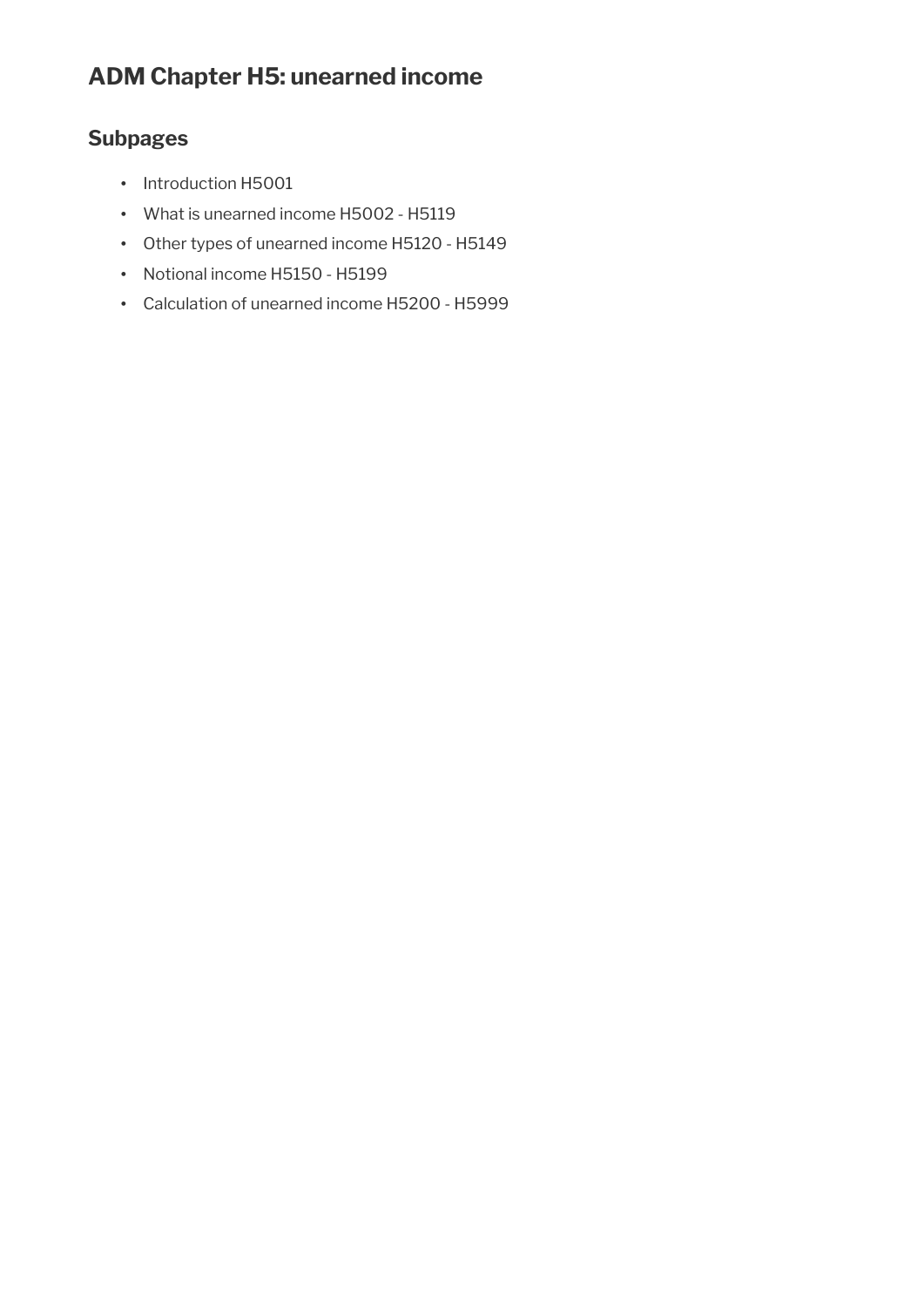# **Introduction H5001**

H5001 This chapter provides guidance on unearned income. ADM Chapters H3 and H4 provide guidance on employed earnings and on self-employed earnings. ADM Chapter H6 provides guidance on student income.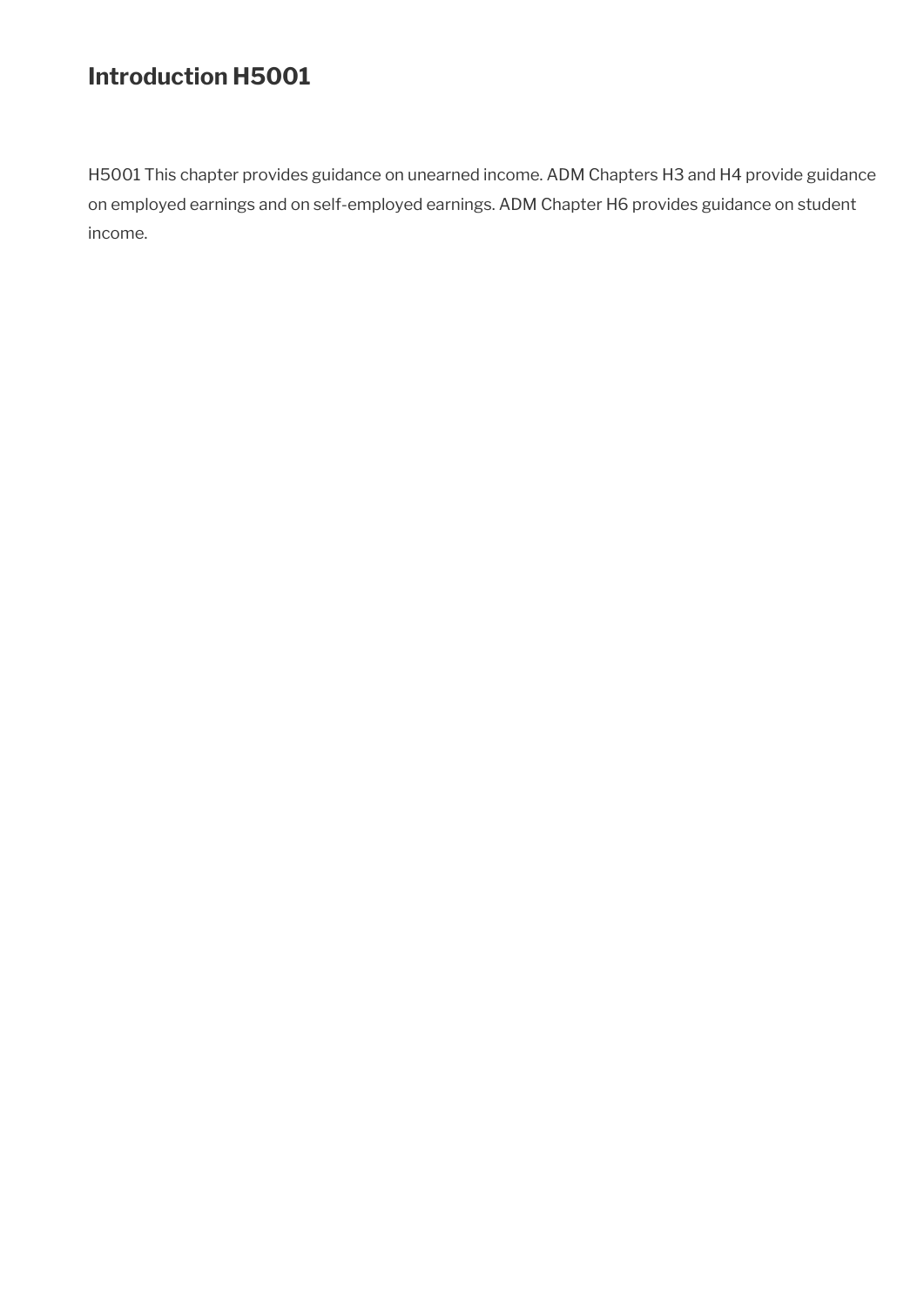# **What is unearned income H5002 - H5119**

# **Unearned income**

[What is unearned income](#page-2-0) H5002 - H5003

[Retirement pension income H](#page-3-0)5004 - H5059

Benefit income H5060 - H5079

[Spousal maintenance](#page-12-2) H5080

[Employment and training payments](#page-12-1) H5081

[Sports awards](#page-12-0) H5082

[Certain insurance payments](#page-14-3) H5086

[Income from an annuity](#page-14-2) H5087

[Income from a trust](#page-14-1) H5088

[Income deemed to yield from capital](#page-14-0) H5090 - H5099

[Capital treated as income](#page-16-0) H5100 - H5109

[Other income that is taxable](#page-17-0) H5110 - H5119

# <span id="page-2-0"></span>**What is unearned income**

H5002 <u>[\[See Memo ADM 20/20](http://intranet.dwp.gov.uk/manual/advice-decision-making-adm/2020-nhs-test-and-trace-self-isolation-payment)</u> and <u>Memo ADM 26/20</u>] A claimant's unearned income means<sup>1</sup> any of their income consisting of

- **1.** retirement pension income
- **2.** benefit income
- **3.** foreign benefits
- **4.** spousal maintenance
- **5.** student income (see ADM Chapter **H6** for guidance on student income)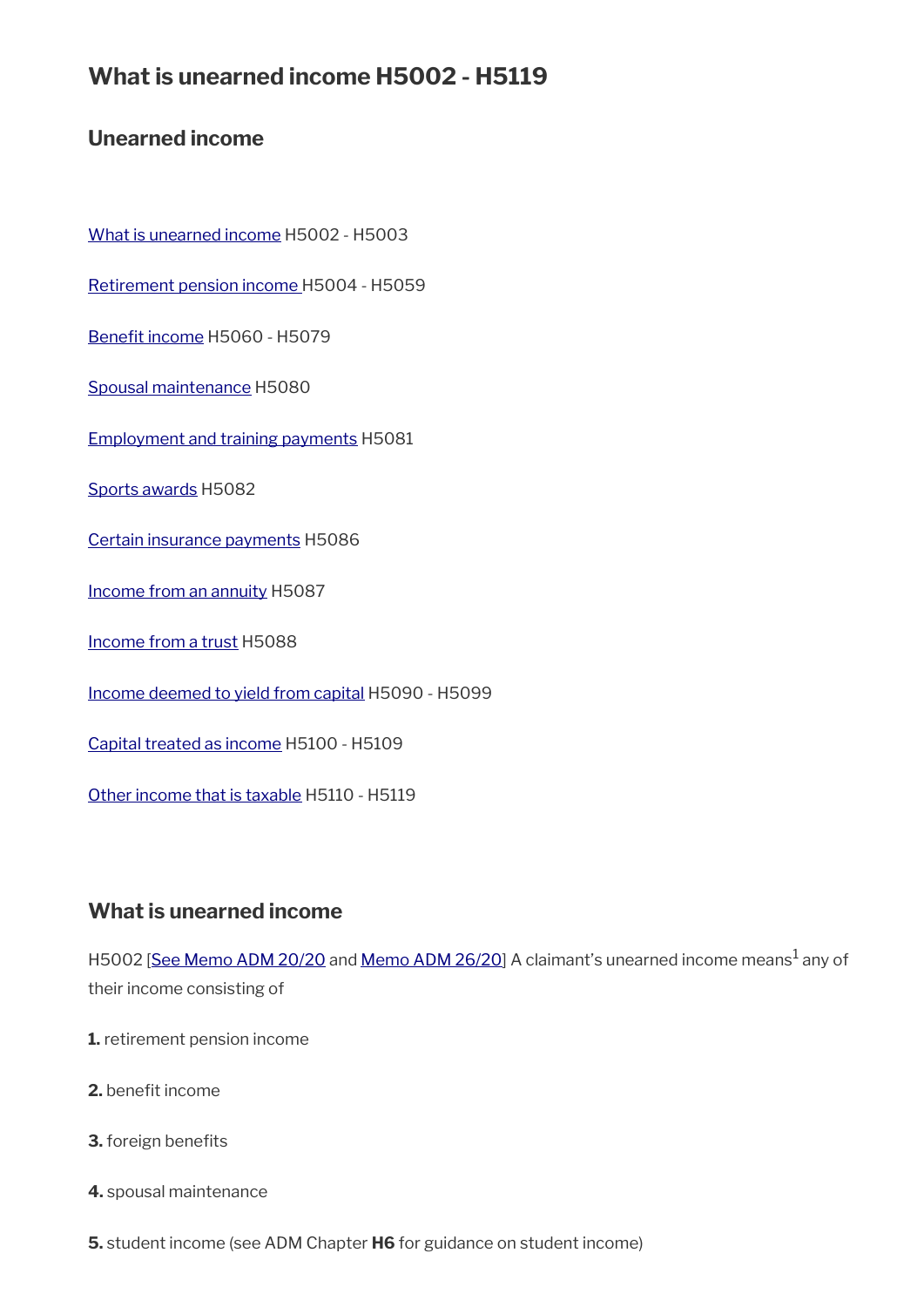**6.** employment and training payments paid

**6.1** as a substitute for UC **or**

**6.2** for a person's living expenses

**7.** sports awards

**8.** certain insurance payments

**9.** income from an annuity

**10.** income from a trust

**11.** income deemed to yield from capital (sometimes also known as "tariff income")

**12.** capital treated as income

**13.** certain income which is taxable.

### 1 [UC Regs, reg 66\(1\)](https://www.legislation.gov.uk/uksi/2013/376/regulation/66)

If a type of income is not listed above, it does **not** affect the claimant's award.

H5003 Unearned income also includes unearned income which the claimant does not actually possess but is treated as having $^{\rm 1}$ . This is referred to as "notional income".

#### 1 [UC Regs, reg 66\(1\)](https://www.legislation.gov.uk/uksi/2013/376/regulation/66) & [reg 74](https://www.legislation.gov.uk/uksi/2013/376/regulation/74)

## <span id="page-3-0"></span>**Retirement pension income**

H5004 Retirement pension income includes RP, SP, occupational and personal pensions and certain other pension related income as explained at ADM **H5005** et seq<sup>1</sup>. The meaning of "retirement pension income" has the same meaning as it does in SPC legislation but this does not mean that it is treated the same way when calculating UC. It also includes increases in RP for a person's partner. All retirement pension income should be taken fully into account for UC; there are no comparable deductions for Income Tax and NI in UC.

### 1 [UC Regs, reg 67;](https://www.legislation.gov.uk/uksi/2013/376/regulation/67) [SPC Act 02, s 16\(1\)](https://www.legislation.gov.uk/ukpga/2002/16/section/16) & [16\(1\)\(za\)](https://www.legislation.gov.uk/ukpga/2002/16/section/16)

### **Retirement pension**

H5005 RP has to be taken fully into account. For UC this includes either

**1.** contributory (Category A or B) RP<sup>1</sup>or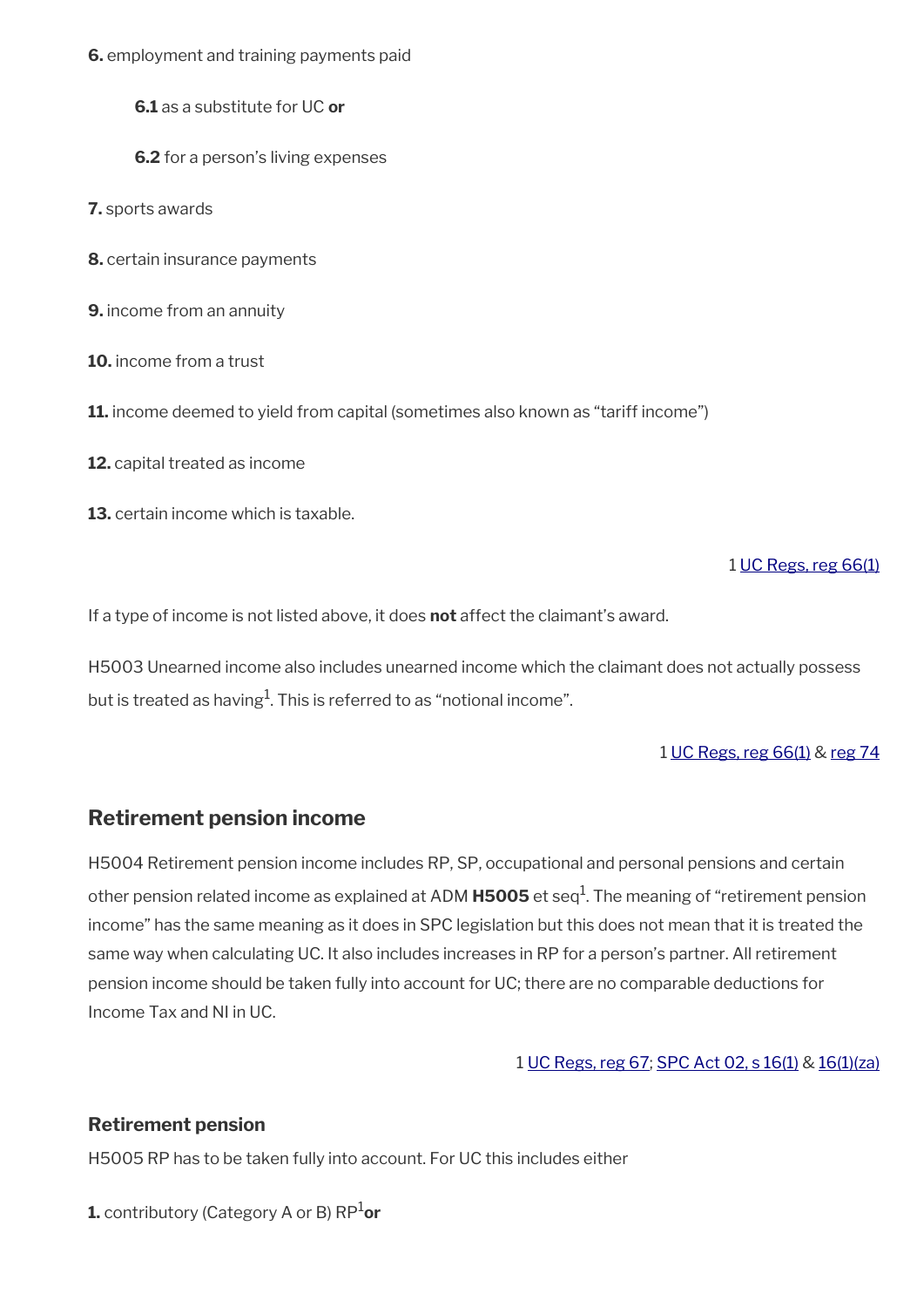**2.** non-contributory (Category C or D)  $RP^2$ .

### 1 [SPC Act 02, s 16\(1\)\(a\)](https://www.legislation.gov.uk/ukpga/2002/16/section/16); 2 [s 16\(1\)\(d\)](https://www.legislation.gov.uk/ukpga/2002/16/section/16)

H5006 RP also includes the following elements

**1.** a SAP payable as a result of divorce $<sup>1</sup>$ </sup>

**2.** GRB earned between 1961 and 1975 under the graduated pension scheme<sup>2</sup>

**3.** age additions  $^3$  .

### 1 [SPC Act 02, s 16\(1\)\(b\);](https://www.legislation.gov.uk/ukpga/2002/16/section/16) 2 [s 16\(1\)\(c\)](https://www.legislation.gov.uk/ukpga/2002/16/section/16); 3 [s 16\(1\)\(e\)](https://www.legislation.gov.uk/ukpga/2002/16/section/16)

H5007 Any increase in a Category A or Category B for RP in respect of a person's partner has to be taken fully into account $^{\rm 1}$ .

1 [UC Regs, reg 67\(2\);](https://www.legislation.gov.uk/uksi/2013/376/regulation/67) [SPC Act, s 16\(1\)\(a\)](https://www.legislation.gov.uk/ukpga/2002/16/section/16)

### **State Pension**

H5008 SP replaced RP for people reaching pensionable age on or after 6.4.16.and should be taken fully into account<sup>1</sup>. It is either

**1** contributory (Cat A or B) **or**

**2.** non-contributory (Cat C) in limited circumstances only.

H5009 SP does not consist of individual elements like RP (BP, AP & GRB etc.) and is generally based only on the claimant's NI record. Exceptions to this will be where:

**1**. the claimant is widowed and inherits a deceased spouse's or civil partner's AP, deferred RP or deferred GRB,

**2.** the claimant receives a transitional rate of SP (for women who paid reduced rate NI) and

**3.** the claimant is awarded a Shared Additional Pension (SAP) upon divorce.

**4.** Increments (of SP) for deferred retirement.

### 1 [UC Regs, reg 67](https://www.legislation.gov.uk/uksi/2013/376/regulation/67); [SPC Act 02, s 16\(1\)\(za\)](https://www.legislation.gov.uk/ukpga/2002/16/section/16)

### **Occupational pensions**

H5010 Income from occupational pension schemes should be taken fully into account $^1$ . This includes any payment (other than a payment ordered by a court or made in settlement of a claim) made by or on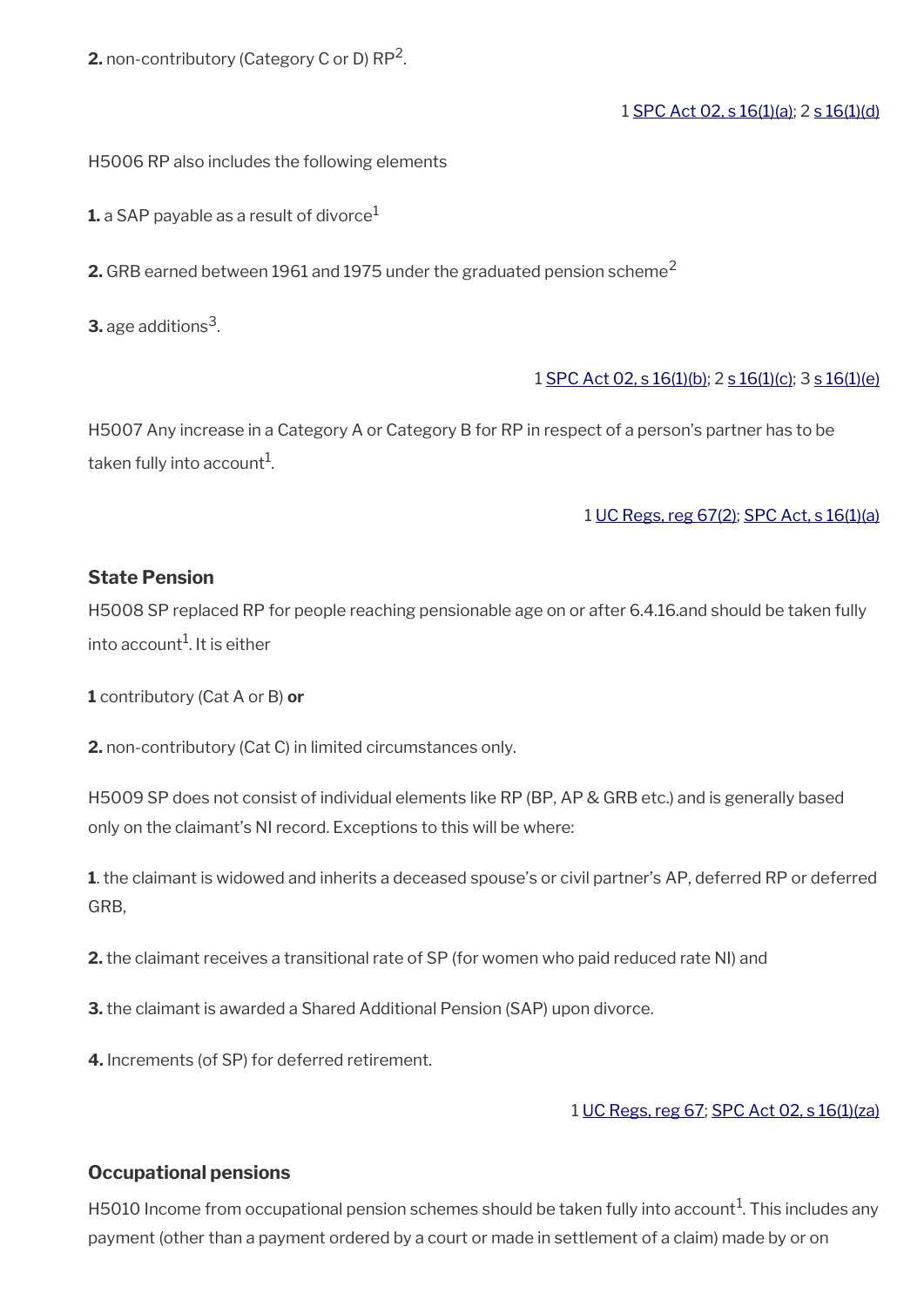behalf of a former employer on account of early retirement on grounds of ill health or disability<sup>2</sup>.

**Note:** A non-taxable attributable Service Invalidity Pension (SIP) or a Service Attributable Pension (SAP) is a pension awarded to members of the armed forces who are discharged on medical grounds as a result of illness or injury attributed to service. SAPs and non-taxable attributable SIPs are not occupational pensions and are not taken into account. Armed Forces Pensions are based on years of service and are occupational pensions. They should be taken into account as explained at ADM H5011 et seq.

### 1 [SPC Act 02, s 16\(1\)\(f\)](https://www.legislation.gov.uk/ukpga/2002/16/section/16); 2 [s 16\(1\)\(l\)](https://www.legislation.gov.uk/ukpga/2002/16/section/16)

### **Meaning of occupational pension scheme**

H5011 An occupational pension scheme is a pension scheme defined under specific pensions legislation<sup>1</sup> that provides benefts to, or in respect of, people with service in a particular employment or may provide benefits to, or in respect of, other people.

### 1 [SPC Act 02, s 17;](https://www.legislation.gov.uk/ukpga/2002/16/section/17) [PS Act 93, s 1](https://www.legislation.gov.uk/ukpga/1993/48/contents)

H5012 Occupational pension schemes are set up by employers to provide pensions for employees and their dependants. Payments under the

- **1.** British Coal Voluntary Redundancy Scheme **or**
- **2.** British Coal Industrial Death and Retirement Scheme **or**
- **3.** British Coal Redundant Mineworker's Pension Scheme **or**
- **4.** Police and Fire-fghters' disablement or special widow's pension schemesnare included.

H5013 Occupational pension payments do not include discretionary payments from a fund set up to relieve hardship. This type of payment is a charitable or voluntary payment and is ignored as income for UC.

### **Example**

Angela retired early from the nursing profession. Every three months she receives a payment of £300 from a charitable trust for nurses. The DM decides that the payment is a charitable payment and is not included as income for UC purposes.

H5014 The DM should take payments into account as an occupational pension if a pensioner who has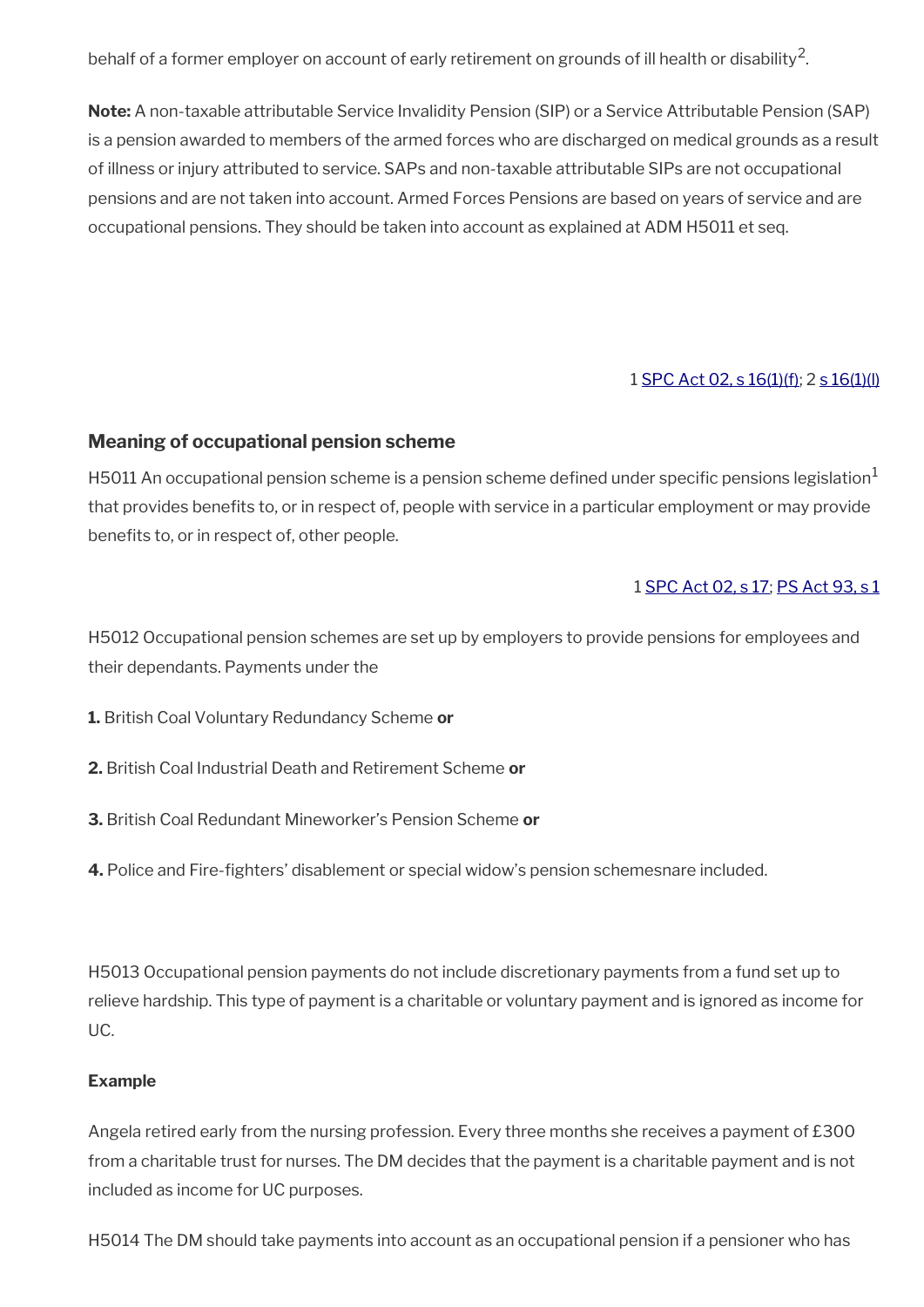been in employment that was contracted out of S2P is entitled to

**1.** GMP instead of additional pension through an occupational pension scheme **and**

**2.** increments to an occupational pension and GMP if retirement was deferred.

H5015 - H5018

### **Personal pensions**

H5019 Income from personal pension schemes should be taken fully into account<sup>1</sup>. Personal pension schemes provide pensions on retirement for

**1.** S/E people **or**

**2.** employees who are not members of occupational pension schemes.

1 [SPC Act 02, s 16\(1\)\(f\)](https://www.legislation.gov.uk/ukpga/2002/16/section/16)

### **Meaning of personal pension scheme**

H5020 A personal pension is a pension scheme that  $1$ 

**1.** is not an occupational pension scheme **and**

 $\mathbf 2.$  is established by a person within specified finance legislation $^2$ .

1 [SPC Act 02, s 17](https://www.legislation.gov.uk/ukpga/2002/16/section/17); [PS Act 93, s 1](https://www.legislation.gov.uk/ukpga/1993/48/contents); 2 [Finance Act 2004, s 154\(1\)](https://www.legislation.gov.uk/ukpga/2004/12/section/154)

H5021 - H5029

### **Overseas arrangements**

H5030 Income from an overseas pension arrangement should be taken fully into account $^1$ .

1 [SPC Act 02, s 16\(1\)\(g\)](https://www.legislation.gov.uk/ukpga/2002/16/section/16)

### **Meaning of overseas arrangement**

H5031 An overseas arrangement is $^{\rm 1}$  a scheme or arrangement which

**1.** has the effect (or is capable of having the effect) of providing benefits to or in respect of employed earners on the termination of employment, death or retirement **and**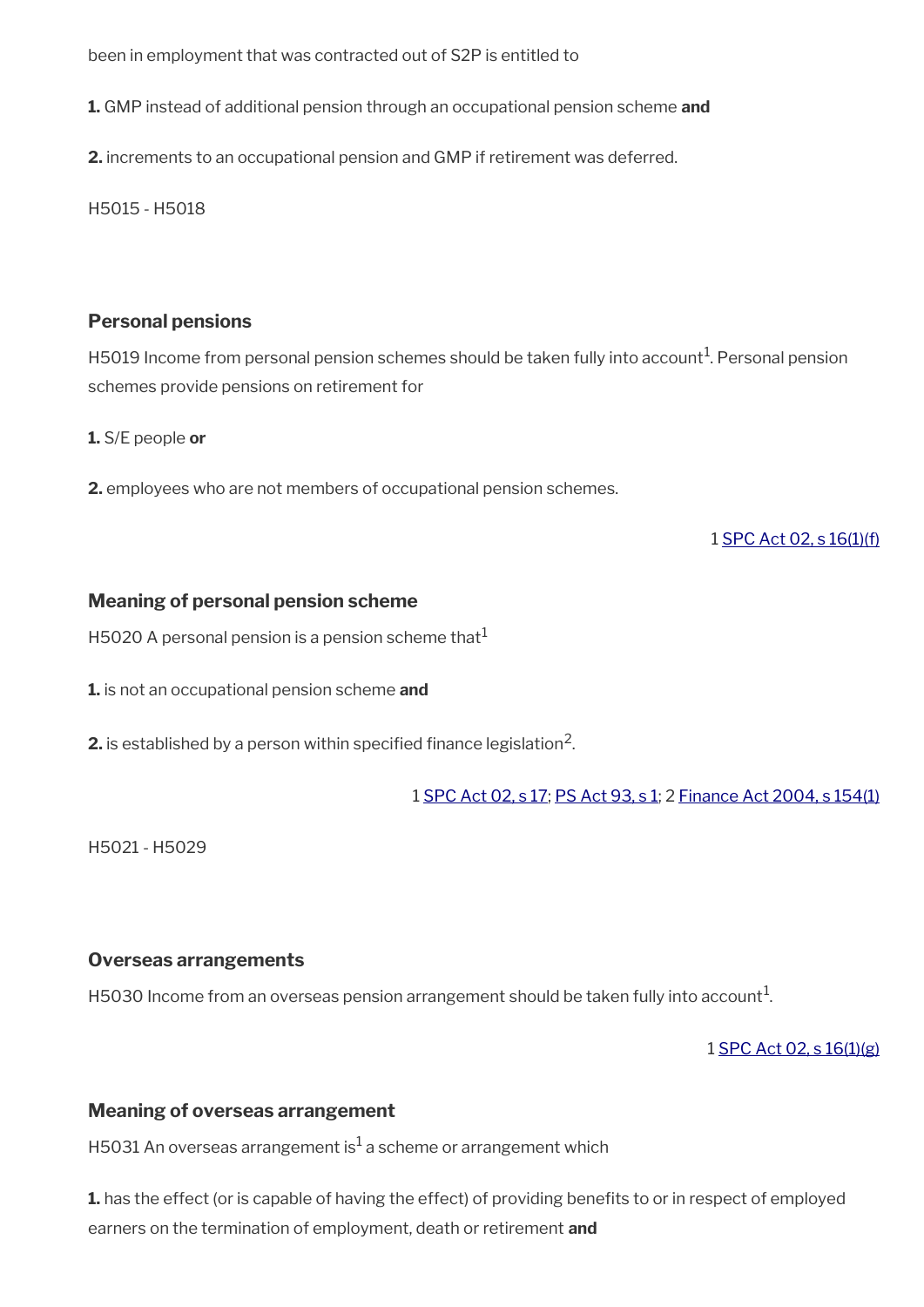- **2.** is administered wholly or primarily outside the GB **and**
- **3.** is not included in the description of an appropriate scheme **and**
- **4.** is not an occupational pension scheme.

#### 1 [SPC Act 02, s 16\(3\)](https://www.legislation.gov.uk/ukpga/2002/16/section/16)

### **Retirement annuity contracts**

H5032 Payments from this type of personal pension should be taken fully into account $^1$ . Before 1.7.88 people could take out retirement annuity contracts. These are similar to a personal pension and were usually taken out by S/E people. People with these pensions are entitled to buy an annuity between the ages of 60 and 75. They are not allowed to take an income from the fund before an annuity is purchased.

#### 1 [SPC Act 02, s 16\(1\)\(h\)](https://www.legislation.gov.uk/ukpga/2002/16/section/16)

### **Meaning of retirement annuity contract**

H5033 Retirement annuity contract means $^1$  an approved contract or scheme that allows a person to buy an annuity from the age of 60.

1 [SPC Act 02, s 16\(3\)](https://www.legislation.gov.uk/ukpga/2002/16/section/16)

#### **Foreign annuities or insurance policies**

H5034 Income from annuities or insurance policies that were bought or transferred to provide income under a personal pension scheme or other overseas pension arrangement<sup>1</sup> should be taken fully into account.

#### 1 [SPC Act 02, s 16\(1\)\(i\)](https://www.legislation.gov.uk/ukpga/2002/16/section/16)

### **Retirement annuities purchased on divorce**

H5035 Income received from an annuity purchased or transferred to meet an ex spouse's liability on divorce $^1$  should be taken fully into account.

1 [SPC Act 02, s 16\(1\)\(j\)](https://www.legislation.gov.uk/ukpga/2002/16/section/16)

### **Civil list pensions**

H5036 Income from a civil list pension $^1$  should be taken fully into account.

### 1 [SPC Act 02, s 16\(1\)\(k\)](https://www.legislation.gov.uk/ukpga/2002/16/section/16)

H5037 A civil list pension is awarded for distinguished service to the nation in the arts, science or literature. It is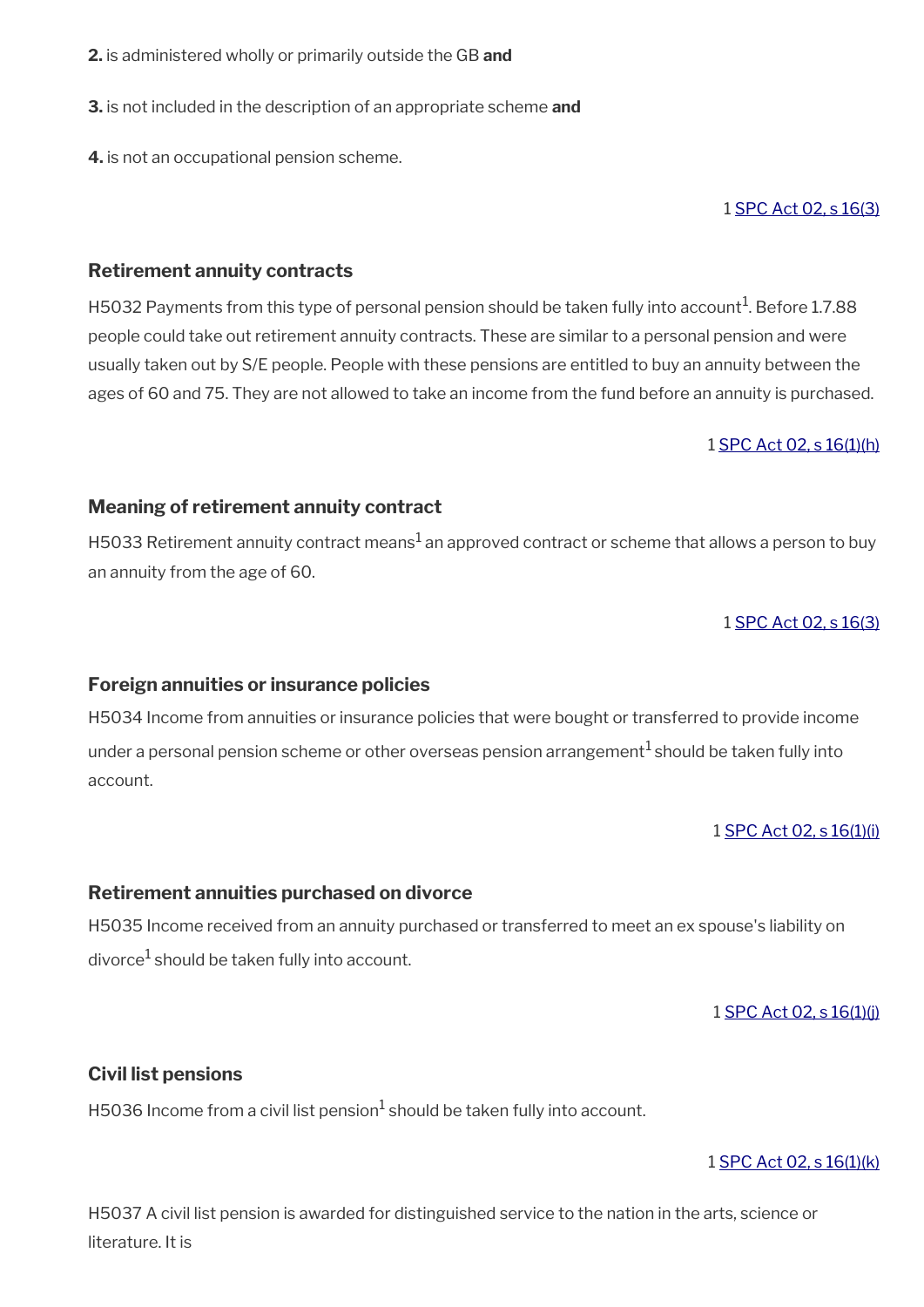- **1.** paid at the discretion of the Queen **and**
- **2.** voted annually by Parliament.

#### **Equity release schemes**

H5038 Any payment made at regular intervals under an equity release scheme should be taken fully into account $^{\rm 1}$ .

#### 1 [SPC Act 02, s 16\(1\)\(m\)](https://www.legislation.gov.uk/ukpga/2002/16/section/16)

#### **Meaning of equity release scheme**

H5039 Equity release scheme means $^1$ a loan made between a person ("the lender") and the claimant

**1.** by means of which a sum of money is advanced by the lender to the claimant by way of payments at regular intervals **and**

**2.** which is secured on a dwelling in which the claimant owns an estate or interest and which he occupies as his home.

1 [SPC Regs, reg 1\(2\)](https://www.legislation.gov.uk/uksi/2002/1792/regulation/1)

H5040 - H5049

### **Financial Assistance Scheme**

H5050 Income from the FAS should be taken fully into account $^1$ . The FAS provides financial help to some people who have lost out on their non-state pension because

**1.** the scheme they were a member of was under-funded when it started to wind-up **and**

**2.** the employer is insolvent or no longer exists.

#### 1 [SPC Act 02, s 16\(1\)\(n\)](https://www.legislation.gov.uk/ukpga/2002/16/section/16)

H5051 Awards under the FAS top up the amount payable (subject to a maximum amount) under the qualifying pension scheme to a level broadly equal to 90% of the amount that would have been received had the pension scheme not started to wind-up. Tax is deducted at source. In most cases FAS payments for individuals commence at age 65. The terminally ill and survivors may qualify for payments earlier.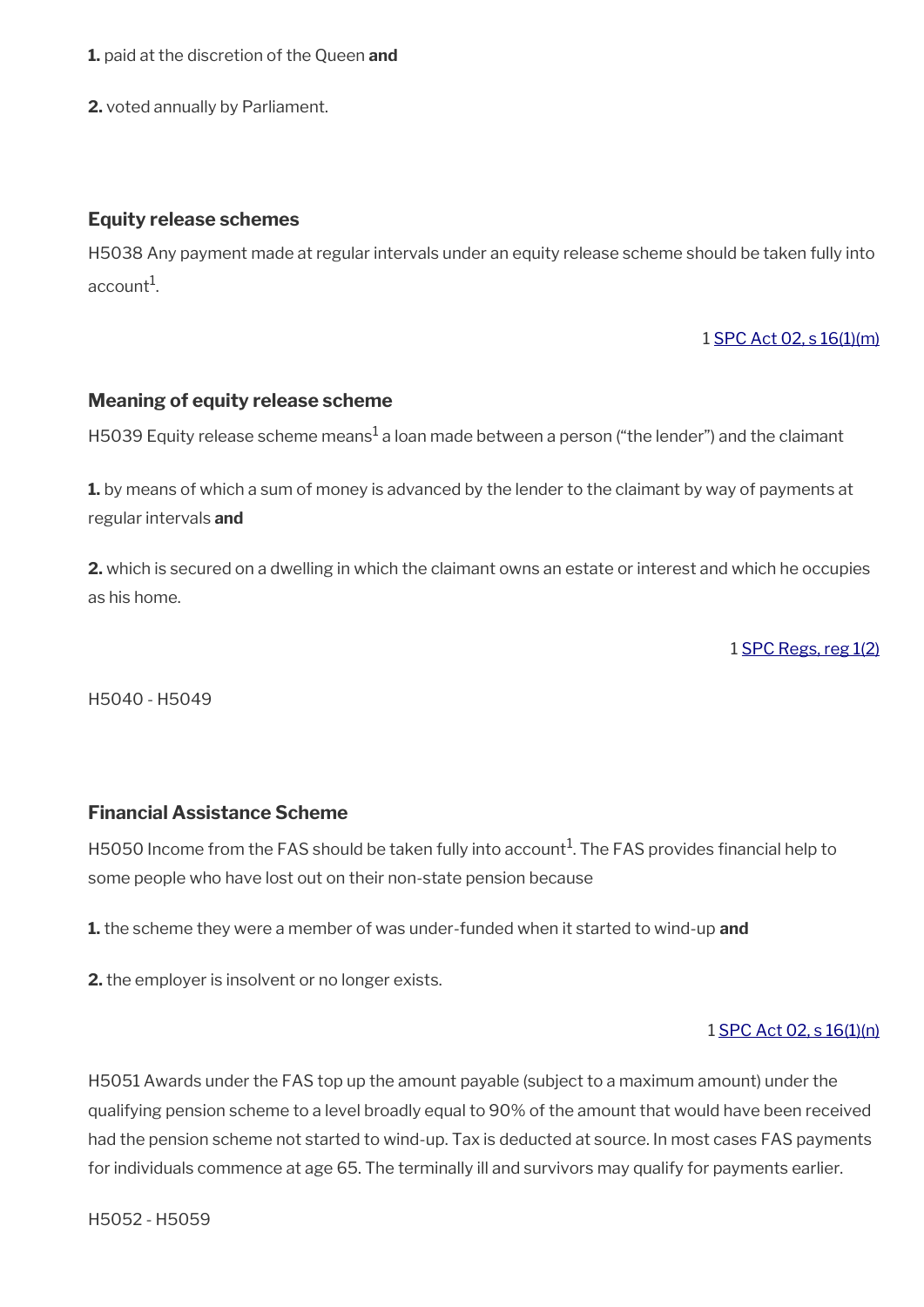# <span id="page-9-0"></span>**Benefit income**

H5060 Certain benefits are taken into account in UC. The following paragraphs describe those benefits. These benefits should be taken into account subject to any adjustment to the amount payable in accordance with the overlapping benefit rules $^1$ . This means that the net amount of the benefit should be taken into account **after** the adjustment for any overlapping beneft.

1 [UC Regs, reg 66\(1\)\(b\)](https://www.legislation.gov.uk/uksi/2013/376/regulation/66)

H5061

### **Jobseeker's allowance**

H5062 JSA received by the claimant or any partner should be taken fully into account $^1$ . It is payable to unemployed people who satisfy the contribution conditions.

1 [UC Regs, reg 66\(1\)\(b\)\(i\)](https://www.legislation.gov.uk/uksi/2013/376/regulation/66)

### **Employment and support allowance**

H5063 ESA should be taken fully into account $^1$ . ESA is paid to people who

**1.** have LCW **and**

**2.** satisfy the contribution conditions.

1 [UC Regs, reg 66\(1\)\(b\)\(ii\)](https://www.legislation.gov.uk/uksi/2013/376/regulation/66)

### **Carer's allowance**

H5064 CA should be taken fully into account $^1$ . It is payable to people who have caring responsibilities for a person receiving AA or DLA.

### 1 [UC Regs, reg 66\(1\)\(b\)\(iii\)](https://www.legislation.gov.uk/uksi/2013/376/regulation/66)

 $\mathsf{Note}\, 1$ : The Scottish carer's allowance supplement $^1$ , paid by the Scottish Government to those recipients of CA living in Scotland, is **not** the same as CA and is fully disregarded.

### [The Scotland Act 2018, s47](https://www.legislation.gov.uk/asp/2018/9/section/47)

**Note 2:** The Scottish Government has awarded an additional payment of £230.10 in respect of the period 01.04.20 to 30.09.20 $^{\rm 1}$ . These payments are fully disregarded.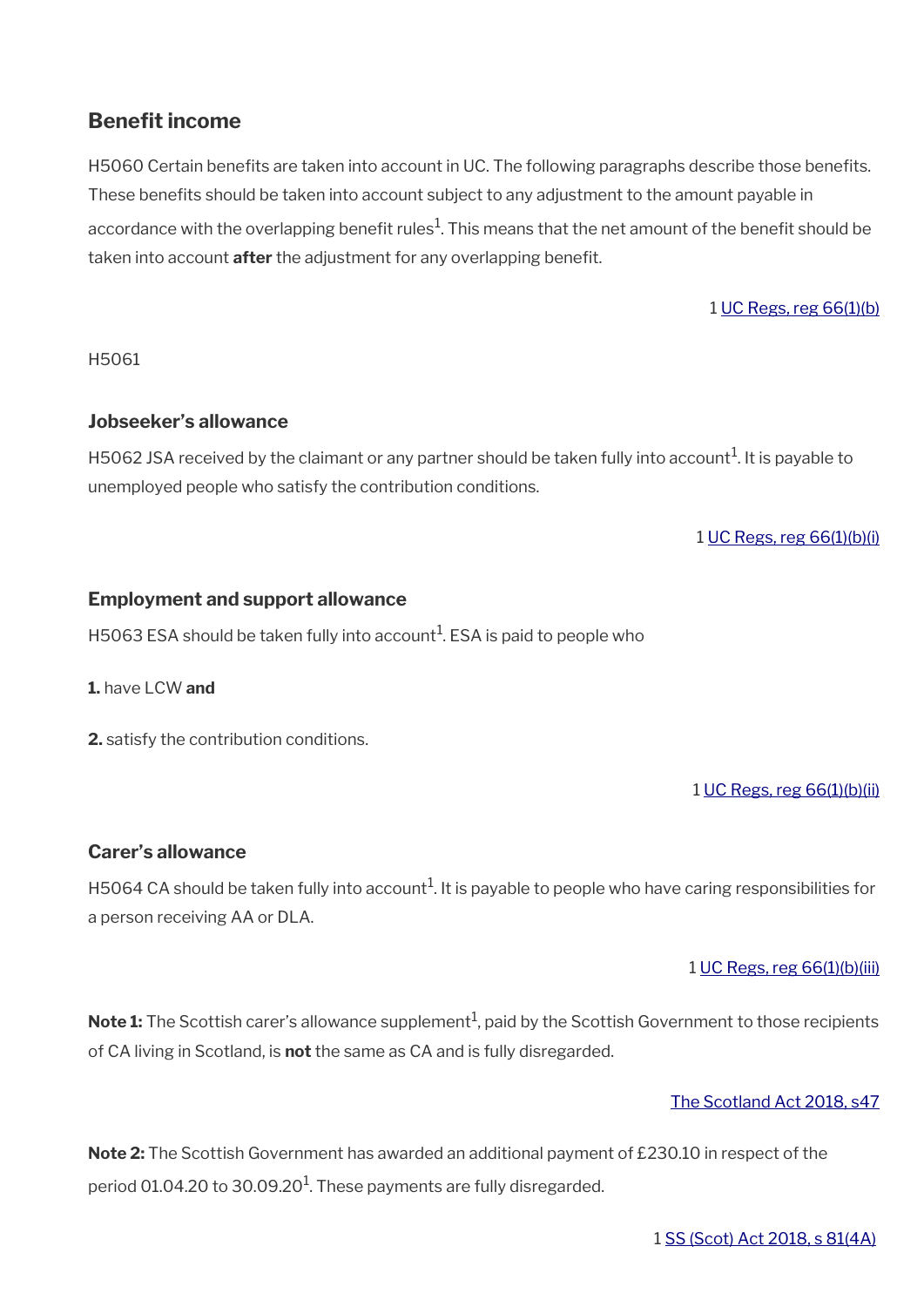### **Bereavement allowance**

H5065 BA should be taken into account in full<sup>1</sup>. It replaced WP for a person whose spouse died on or after 9.4.01. It may also be paid to a person whose civil partner dies on or after 5.12.05. It is restricted to payment for not more than 52 weeks.

**Note:** Where a claimant receives a BPT it is a one off lump sum payment and is capital.

1 [UC Regs, reg 66\(1\)\(b\)\(iv\)](https://www.legislation.gov.uk/uksi/2013/376/regulation/66)

### **Widowed mother's allowance**

H5066 WMA should be taken fully into account $^1$ . It is paid to some widows whose husbands died before 9.4.01.

1 [UC Regs, reg 66\(1\)\(b\)\(v\)](https://www.legislation.gov.uk/uksi/2013/376/regulation/66)

### **Widowed parent's allowance**

H5067 Surviving spouses or civil partners may be entitled to WPA. It should be taken fully into account $^1$ .

1 [UC Regs, reg 66\(1\)\(b\)\(vi\)](https://www.legislation.gov.uk/uksi/2013/376/regulation/66)

### **Widow's pension**

H5068 The DM should take WP fully into account $^1$ . It may still be paid where it is claimed in respect of a death prior to 9.4.01.

### 1 [UC Regs, reg 66\(1\)\(b\)\(vii\)](https://www.legislation.gov.uk/uksi/2013/376/regulation/66)

**Note:** Bereavement support payment (BSP) replaced bereavement benefit for those people whose spouse or civil partner died on or after 6.4.17 (BA, WMA, WPA and WP will continue where entitlement currently exists). The regular monthly BSP payment is not a prescribed source of unearned income in UC. It is therefore not taken into account in the UC assessment.

See DMG Chapter **59** for guidance on BSP, DMG Chapter **58** for guidance on WB and DMG Chapter **63**  for guidance on BB. For guidance on how BSP impacts on capital in UC, please see ADM Chapter **H2**.

## **Maternity allowance**

H5069 MA should be taken fully into account $^1$ . It is payable to women who can't get SMP.

1 [UC Regs, reg 66\(1\)\(b\)\(viii\);](https://www.legislation.gov.uk/uksi/2013/376/regulation/66) Moore v SSWP [2021] EWCA Civ 970

## **Industrial injuries benefit**

H5070 Industrial injuries beneft (but not increases where constant attendance is needed or for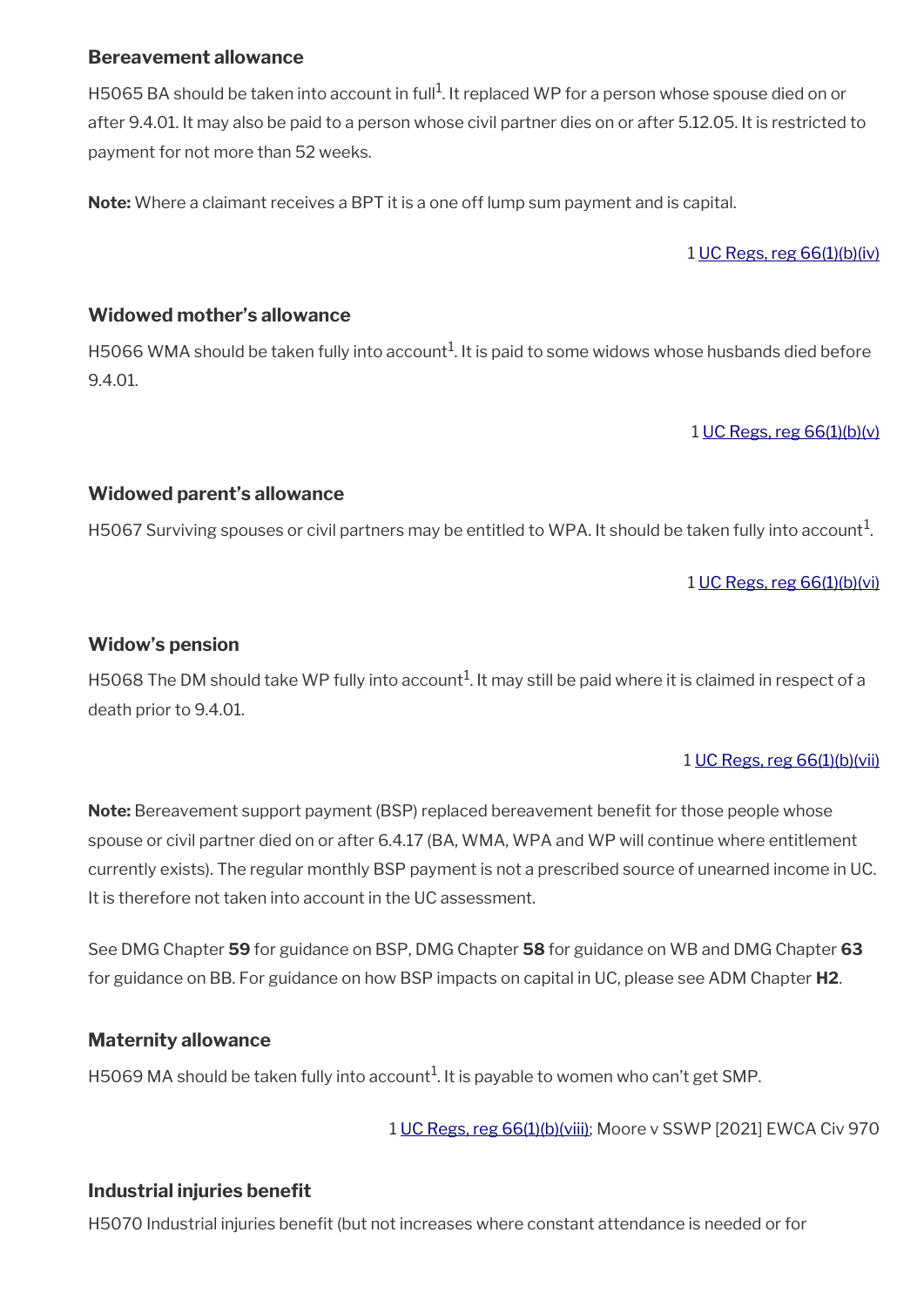exceptionally severe disablement) should be taken fully into account $^1\!$ . The additional allowances

**1.** REA **or**

**2.** RA **or**

**3.** US

may also be paid with industrial injuries beneft. They should be taken fully into account.

**Note:** US was removed from the disablement benefit scheme on 6.4.87 but may continue in payment to people getting it before that date.

### 1 [UC Regs, reg 66\(1\)\(b\)\(ix\)](https://www.legislation.gov.uk/uksi/2013/376/regulation/66)

### **Incapacity Benefit**

H5071 This is a benefit paid to people who have incapacity for work although it has been replaced by ESA and no new claims to it can be made. These awards are being reassessed to determine whether they can be converted to ESA. For UC purposes, IB is taken fully into account as unearned income $^{\rm 1}$ . See Chapter **M4** for more information.

### 1 [UC \(TP\) Regs 14,](https://www.legislation.gov.uk/uksi/2013/386/regulation/14) [reg 25\(1\)](https://www.legislation.gov.uk/uksi/2013/386/regulation/25); [UC Regs, reg 66](https://www.legislation.gov.uk/uksi/2013/376/regulation/66), 2 [UC \(TP\) Regs 14](https://www.legislation.gov.uk/uksi/2013/386/regulation/14), [reg 25\(2\)](https://www.legislation.gov.uk/uksi/2013/386/regulation/25)

### **Severe Disablement Allowance**

H5072 This was a benefit paid to people who were unable to work due to sickness or disability and who were unable to claim IB. No new claims can be made although existing claims may be transitionally protected. These awards are being reassessed to determine whether they can be converted to ESA. For UC purposes, SDA is taken fully into account as unearned income<sup>1</sup>. See Chapter **M4** for more information.

1 [UC \(TP\) Regs 14,](https://www.legislation.gov.uk/uksi/2013/386/regulation/14) [reg 25\(1\)](https://www.legislation.gov.uk/uksi/2013/386/regulation/25); [UC Regs, reg 66](https://www.legislation.gov.uk/uksi/2013/376/regulation/66), 2 [UC \(TP\) Regs 14](https://www.legislation.gov.uk/uksi/2013/386/regulation/14), [reg 25\(2\)](https://www.legislation.gov.uk/uksi/2013/386/regulation/25)

### **Foreign benefits**

H5073 Foreign benefits are $^{\rm 1}$  any

- **1.** benefit
- **2.** allowance **or**

**3.** other payment

which is paid under the law of a country outside the UK and is in the nature of the benefits described in ADM **H5060** - **H5070**. These payments have to be taken fully into account.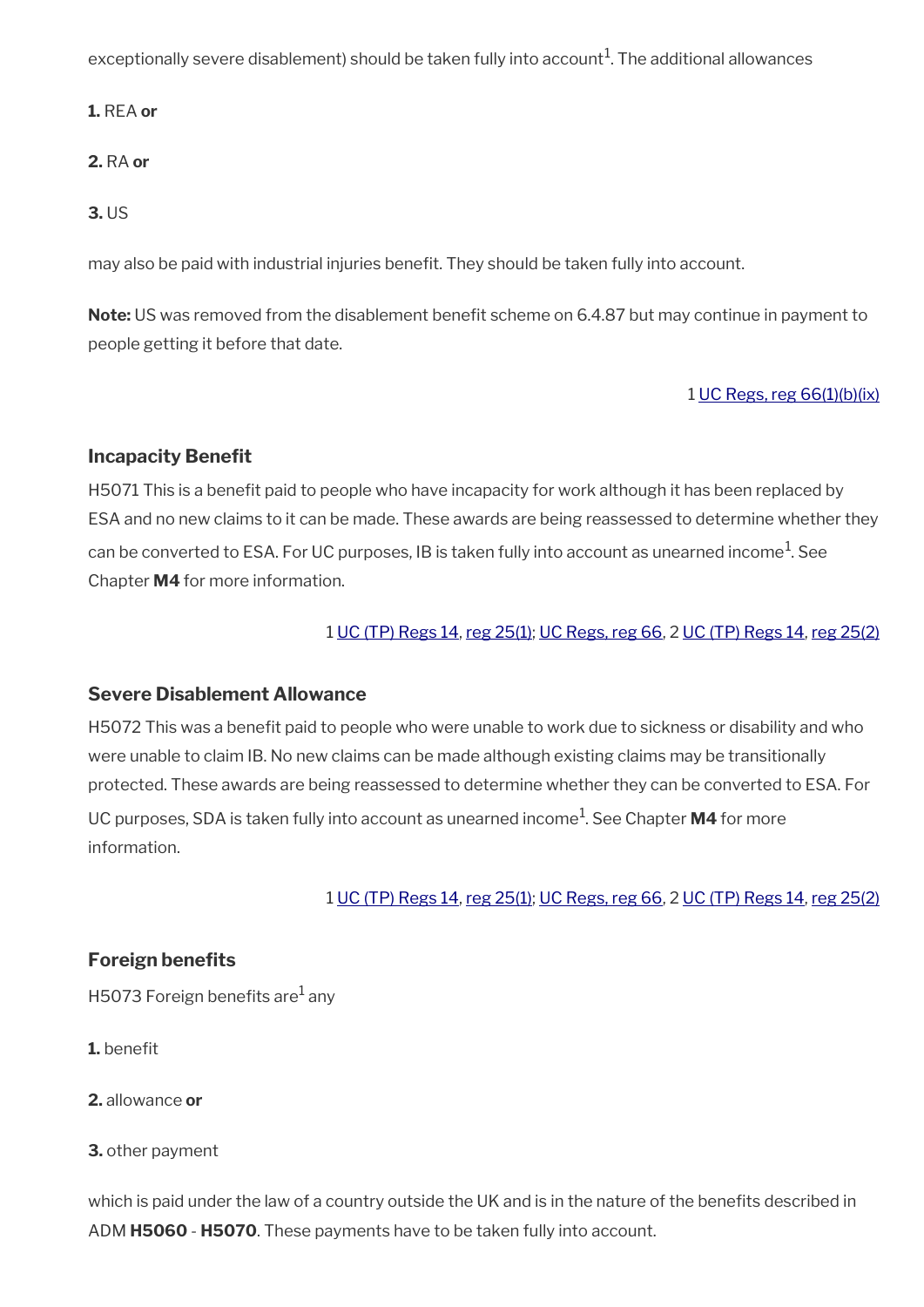### **Overpaid existing benefit**

H5074 Regulations $^1$  allow for an overpayment of an existing benefit (excluding a tax credit or joint claim to JSA) to be recovered as unearned income for any period in which that overpaid existing beneft overlaps with a current assessment period in which UC also falls to be calculated. Any existing beneft paid in the current assessment period is treated as unearned income by virtue of these regulations. See ADM **M4062** for more information.

#### 1 [UC \(TP\) Regs 14,](https://www.legislation.gov.uk/uksi/2013/386/regulation/14) [reg 10](https://www.legislation.gov.uk/uksi/2013/386/regulation/10)

H5075 - H5079

## <span id="page-12-2"></span>**Spousal maintenance**

H5080 Maintenance payments for the claimant or partner made by a spouse, civil partner, former spouse or former civil partner<sup>1</sup> should be taken fully into account. This includes payments made

**1.** under a court order **or**

**2.** under an agreement for maintenance (which can be voluntary).

**Note:** Spousal maintenance is not the same as maintenance paid in respect of a child. Child maintenance is **not** taken into account as income.

#### 1 [UC Regs, reg 66\(1\)\(d\)](https://www.legislation.gov.uk/uksi/2013/376/regulation/66)

## <span id="page-12-1"></span>**Employment and training payments**

H5081 Payments made under relevant legislation $1$  which are

**1.** a substitute for UC **or**

**2.** for a person's living expenses (see **H5085**)

are taken fully into account<sup>2</sup>.

1 [E & T Act 73, s 2;](https://www.legislation.gov.uk/ukpga/1973/50/schedule/2) [Enterprise and New Towns \(Scotland\) Act 1990, s 2;](https://www.legislation.gov.uk/ukpga/1990/35/schedule/2) 2 [UC Regs, reg 66\(1\)\(f\)](https://www.legislation.gov.uk/uksi/2013/376/regulation/66)

### <span id="page-12-0"></span>**Sports awards**

H5082 Sports award means an award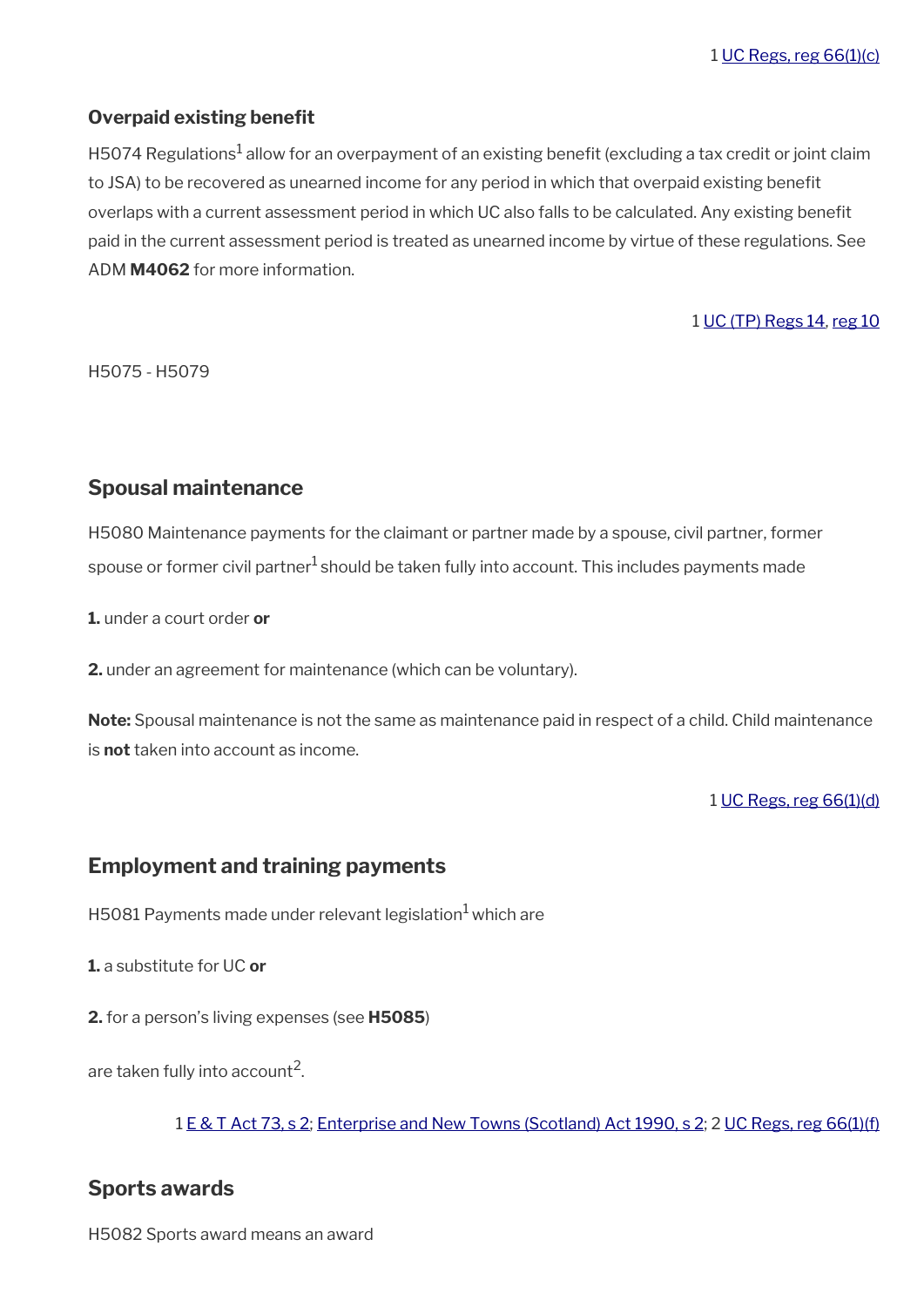**1.** made by one of the Sports Councils named in the National Lottery legislation **and**

**2.** out of sums allocated to it under that legislation $^1$ .

### 1 [UC Regs, reg 66\(1\)\(g\);](https://www.legislation.gov.uk/uksi/2013/376/regulation/66) [National Lottery etc Act 1993, s 23\(2\)](https://www.legislation.gov.uk/ukpga/1993/39/section/23)

H5083 The Sport Councils named in the National Lottery legislation<sup>1</sup>are the

**1.** English Sports Council<sup>2</sup>

**2.** Scottish Sports Council

**3.** Sports Council for Wales

**4.** Sports Council for Northern Ireland

**5.** UK Sports Council<sup>3</sup>.

1 [National Lottery etc Act 1993 s 23\(2\)](https://www.legislation.gov.uk/ukpga/1993/39/section/23); 2 [National Lottery etc Act \(Amendment of s 23\) Order 1996,](https://www.legislation.gov.uk/uksi/1996/3095/article/2/made) [art 2; 3 art 2](https://www.legislation.gov.uk/uksi/1996/3095/article/2/made)

H5084 Where the payment of the Sports Award is for a person's living expenses (see ADM **H5085**) then it has to be taken fully into account $^1$ . Any other element of a Sports Award (for example, sporting equipment costs) is ignored.

1 [UC Regs, reg 66\(1\)\(g\)](https://www.legislation.gov.uk/uksi/2013/376/regulation/66)

### **Living expenses**

H5085 In ADM **H5081** and ADM **H5084** living expenses means<sup>1</sup>

**1.** food

**2.** ordinary clothing or footwear

#### **3.** household fuel

**4.** rent or other housing costs

**5.** council tax

in respect of the claimant, partner or any child or qualifying young person for whom the claimant is responsible.

1 [UC Regs, reg 66\(2\)](https://www.legislation.gov.uk/uksi/2013/376/regulation/66)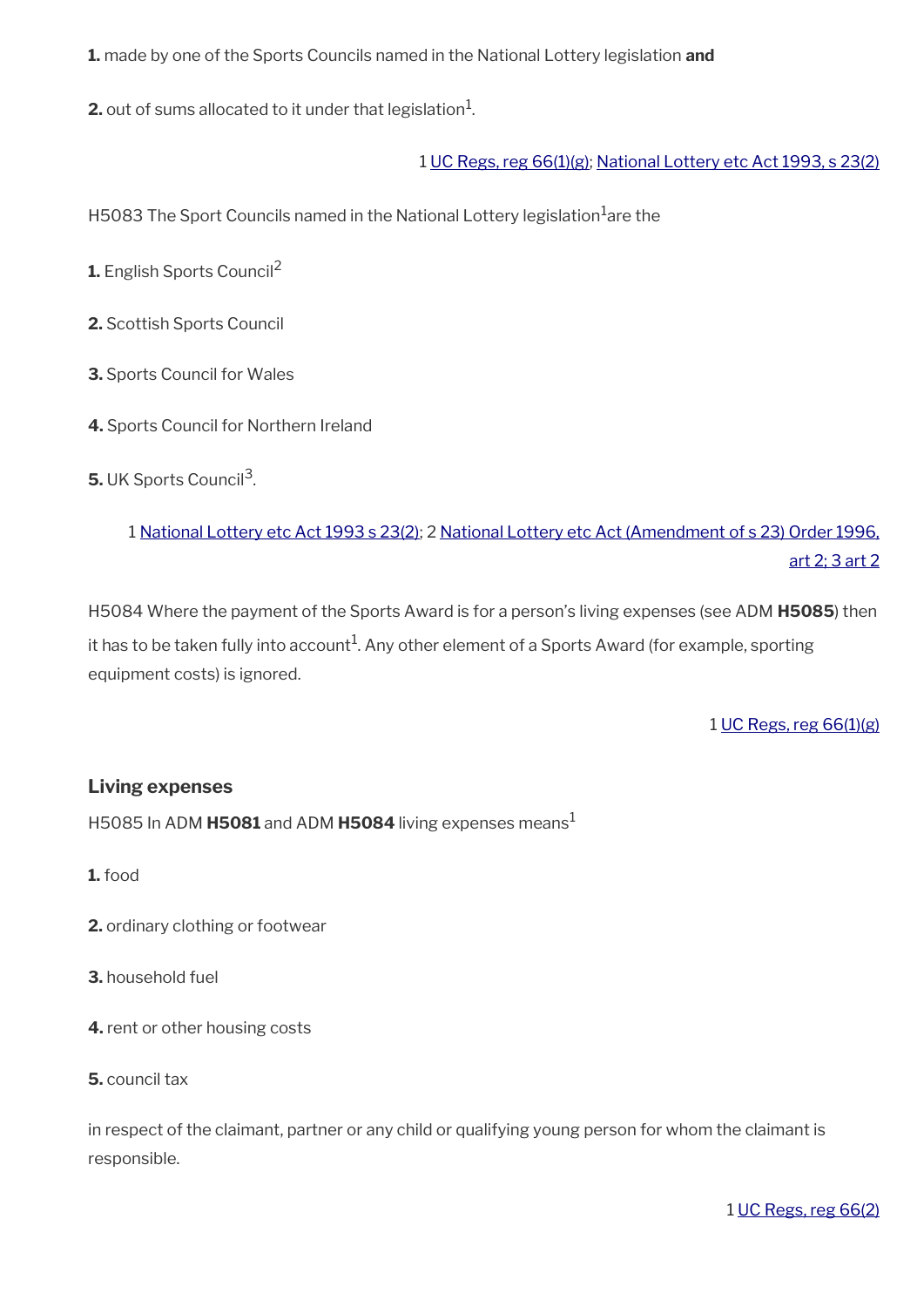# <span id="page-14-3"></span>**Certain insurance payments**

H5086 Payments received under an insurance policy which is insuring against the risk of losing income due to

**1** illness **or**

**2** accident **or**

**3** redundancy

are taken fully into account $^{\rm 1}$ .

 $\mathsf{Note:}$  Following the introduction of the loans for mortgage interest regulations $^1$  on 6.4.18, Mortgage Payment Protection Insurance (MPPI) policies or any equivalent payments, are no longer taken into account in UC. DMs should ensure that when considering whether any income at **H5086** should be taken into account that the policy does not contain an amount for mortgage protection (sometimes referred to as a 'mixed income protection policy').

### 1 [UC Regs, reg 66\(1\)\(h\)](https://www.legislation.gov.uk/uksi/2013/376/regulation/66)

## <span id="page-14-2"></span>**Income from an annuity**

H5087 Income from an annuity - but not retirement pension income - should generally be taken fully into account<sup>1</sup>. However, see ADM **H5122** for guidance on income from an annuity which can be disregarded.

#### 1 [UC Regs, reg 66\(1\)\(i\)](https://www.legislation.gov.uk/uksi/2013/376/regulation/66)

## <span id="page-14-1"></span>**Income from a trust**

H5088 Income from a trust should generally be taken fully into account $^1$ . However, see ADM H5123 for guidance on income from a trust which can be disregarded.

#### 1 [UC Regs, reg 66\(1\)\(j\)](https://www.legislation.gov.uk/uksi/2013/376/regulation/66)

H5089

# <span id="page-14-0"></span>**Income deemed to yield from capital**

H5090 Claimants are treated as having an income where their capital is above a certain level $^{\rm 1}$ . In the legislation, it is called "Income deemed to yield from capital". It is also often referred to as "tariff income".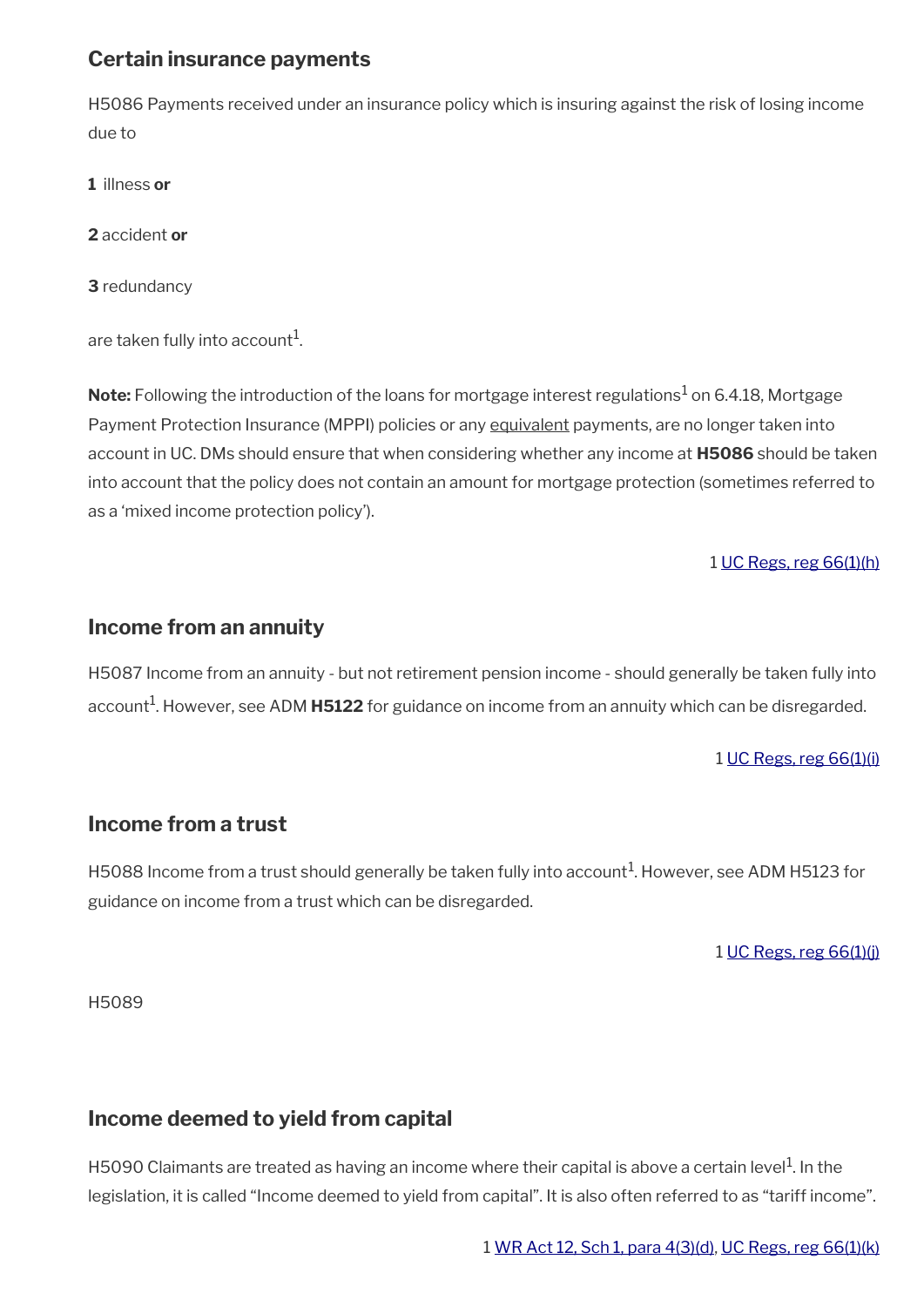H5091 Where a claimant's capital is over £6,000 but does not exceed the £16,000 limit for UC then it is treated as providing a monthly income $^{\rm 1}$  of

### **1.** £4.35 for each £250 over £6,000 **and**

**2.** £4.35 for any excess over £6,000 which is not a complete £250.

1 [UC Regs, reg 72\(1\)](https://www.legislation.gov.uk/uksi/2013/376/regulation/72)

### **Example 1**

Mohamed has savings of £6,740. For the purposes of UC, this is treated as providing a monthly income of £13.05 which falls to be taken into account.

### **Example 2**

Tom has a cash ISA. When he claimed UC, the ISA was worth £6,000. For the purposes of UC, this is treated as providing a monthly income of nil because the ISA is not worth over £6,000.

H5092 ADM **H5091** does not apply where<sup>1</sup>

**1.** the claimant's capital is disregarded **or**

**2.** the actual income from that capital is taken into account as income from an annuity **or**

**3.** the actual income from that capital is taken into account as income from a trust.

#### 1 [UC Regs, reg 72\(2\)](https://www.legislation.gov.uk/uksi/2013/376/regulation/72)

H5093 Where a claimant is treated as being in receipt of income yielded from capital then any actual income derived from that capital has to be treated as capital from the date it is due to be paid to the claimant $^{\rm 1}$ . It cannot be treated as income.

### 1 [UC Regs, reg 72\(3\)](https://www.legislation.gov.uk/uksi/2013/376/regulation/72)

H5094 The types of income which might be derived from capital include

- **1.** interest
- **2.** dividends **and**
- **3.** rental income.

#### **Example 1**

Pierre-Michel has savings of £8,000 held in a bank account. This means, that for the purposes of Pierre-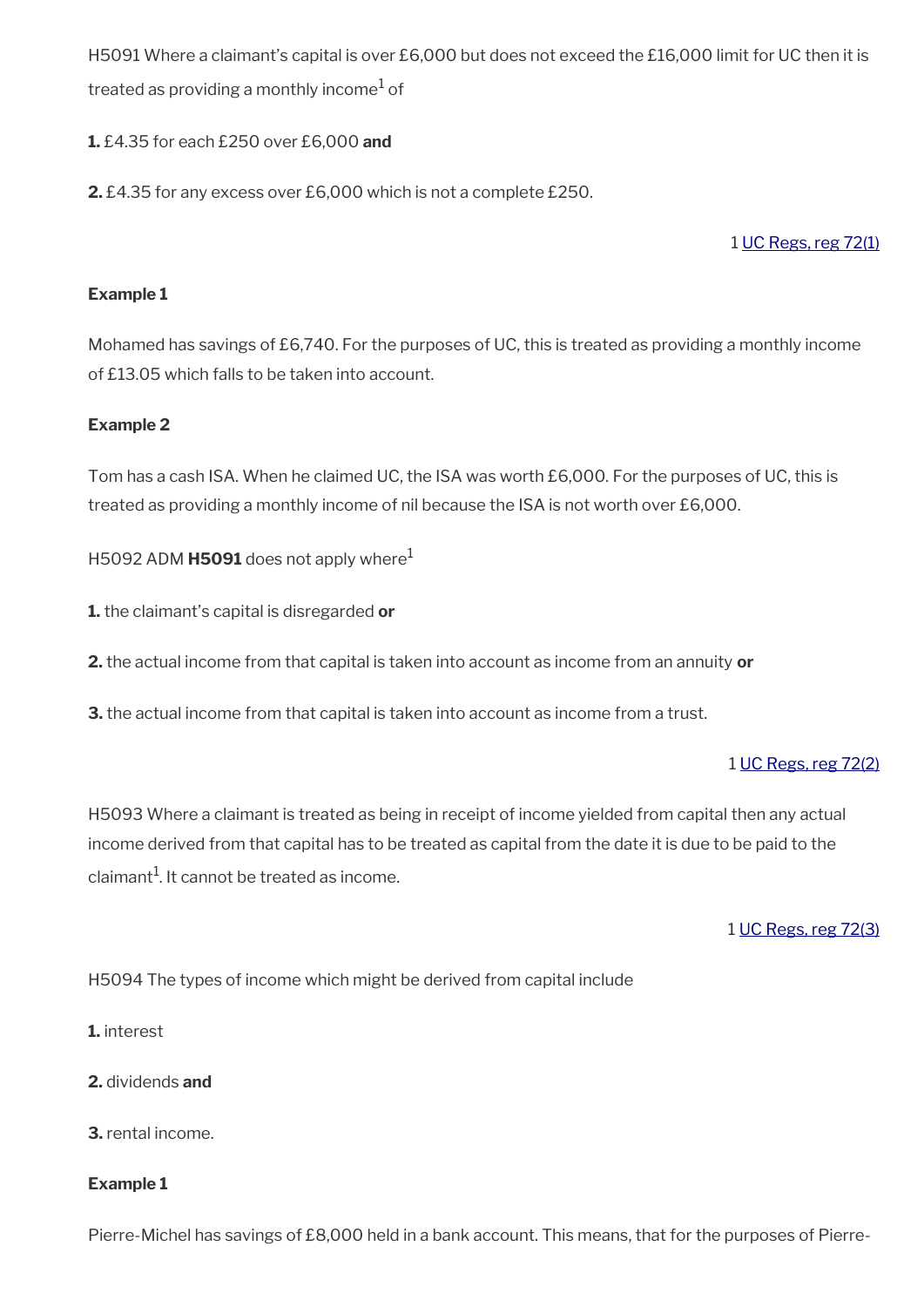Michel's award of UC, the £8,000 is deemed to yield a monthly income of £34.80. At the end of the fnancial year, the bank credits Pierre-Michel with £170 interest on the savings. The DM treats this £170 as a payment of capital. Pierre-Michel now has £8,170 in capital yielding a monthly income of £39.15.

### **Example 2**

Scoot owns a second property which he does not live in as his home. Scoot rents the property and receives rental income as a result. For UC, the capital (the second property in this example) is treated as yielding an income and the actual income derived from that capital (the rental income) is treated as part of Scoot's capital from the date it is due to be paid.

H5095 - H5099

# <span id="page-16-0"></span>**Capital treated as income**

H5100 Any sums that are paid

**1.** regularly **and**

**2.** with reference to a period of time

have to be treated as income even if they would normally be regarded as capital or as having a capital element $^1$ .

1 [UC Regs, reg 46\(3\)](https://www.legislation.gov.uk/uksi/2013/376/regulation/46)

### **Example**

Emily is the beneficiary of payments under an annuity. The payments are paid to her once a year. The payments are treated as payments of income and are taken fully into account when calculating Emily's award of UC.

H5101 Where capital is payable by instalments the DM should decide if the payments should be treated as capital or income. Capital can be payable by instalments in situations where

**1.** a person lends another person a lump sum of money and the borrower repays that money in regular or irregular payments

**2.** a person receives payments from an investment bond with a life assurance company.

The above is not exhaustive.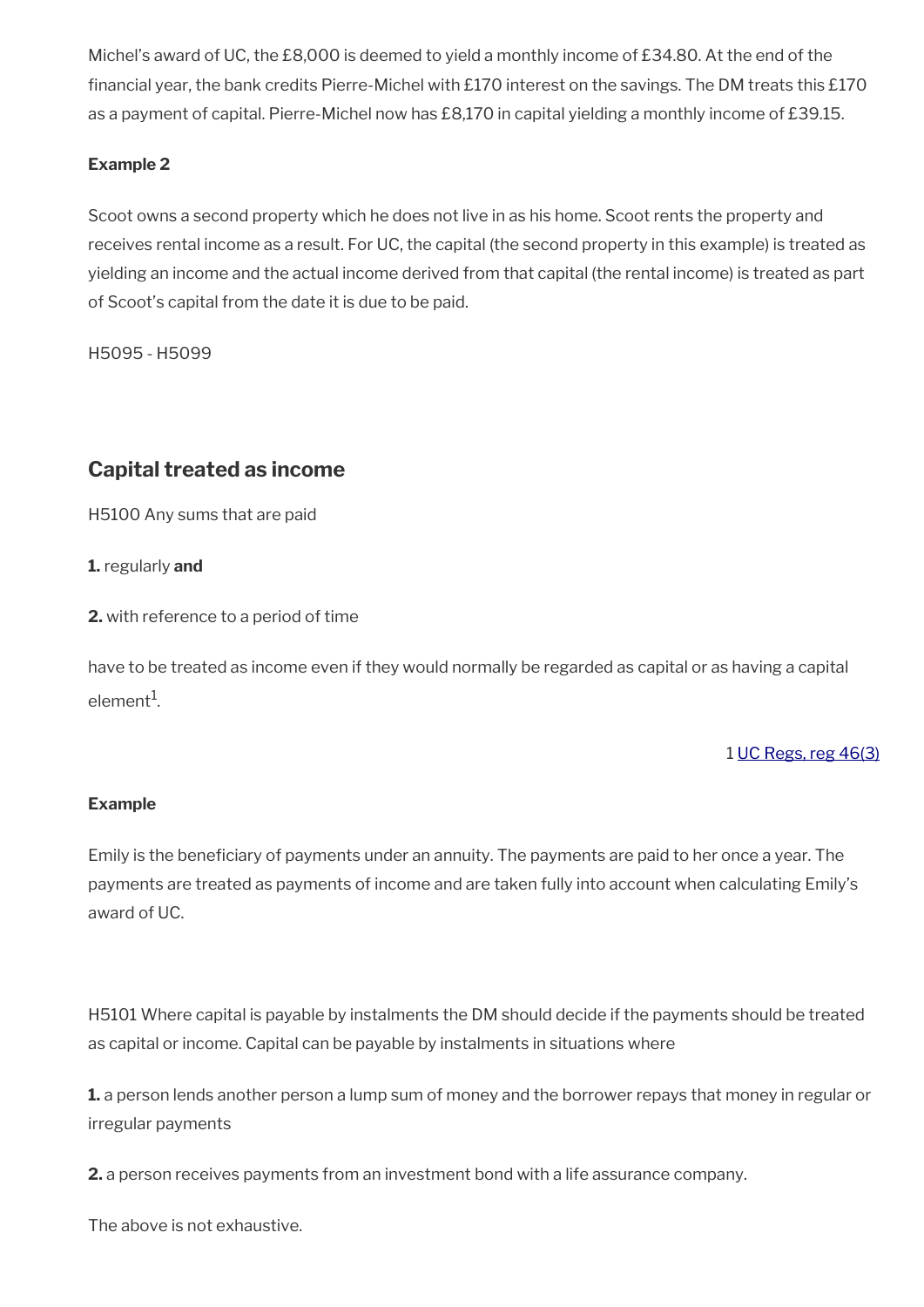### **Example**

Susan has an investment bond with a friendly society. The bond is worth £20,000 but is disregarded by the DM because it has a policy of life assurance attached to it. The terms of the bond allow Susan to withdraw money on a monthly basis which reduces the surrender value of the bond. The DM decides that the money Susan receives is capital payable by instalments.

### H5102 Where

**1.** the amount of instalments outstanding **and**

**2.** the amount of any other capital held by the claimant or partner

exceeds £16,000 treat each instalment received as income. If the total is less than £16,000 each instalment is capital $^{\rm 1}$ .

1 [UC Regs, reg 46\(4\)](https://www.legislation.gov.uk/uksi/2013/376/regulation/46)

H5103 - H5109

# <span id="page-17-0"></span>**Other income that is taxable**

H5110 Income that is received and which is taxable under certain legislation $^1$  has to be treated as income to be taken fully into account $^2\!.$ 

### 1 [Income Tax \(Trading and Other Income\) Act 2005 Part 5](https://www.legislation.gov.uk/ukpga/2005/5/part/5/chapter/5); 2 [UC Regs, reg 66\(1\)\(m\)](https://www.legislation.gov.uk/uksi/2013/376/regulation/66)

H5111 The types of taxable income which a claimant may receive and which fall to be treated as income for UC under **H5110** include<sup>1</sup>

**1.** receipts from intellectual property (for example, royalty payments)

**2.** income from films and sounds recordings

**3.** certain telecommunication rights

**4.** income received as a settler

**5.** income from estates in administration.

**Note:** A "settler" is a person who has settled or transferred property into a trust. Where the settler has an interest in the trust, then the income received may be taken into account.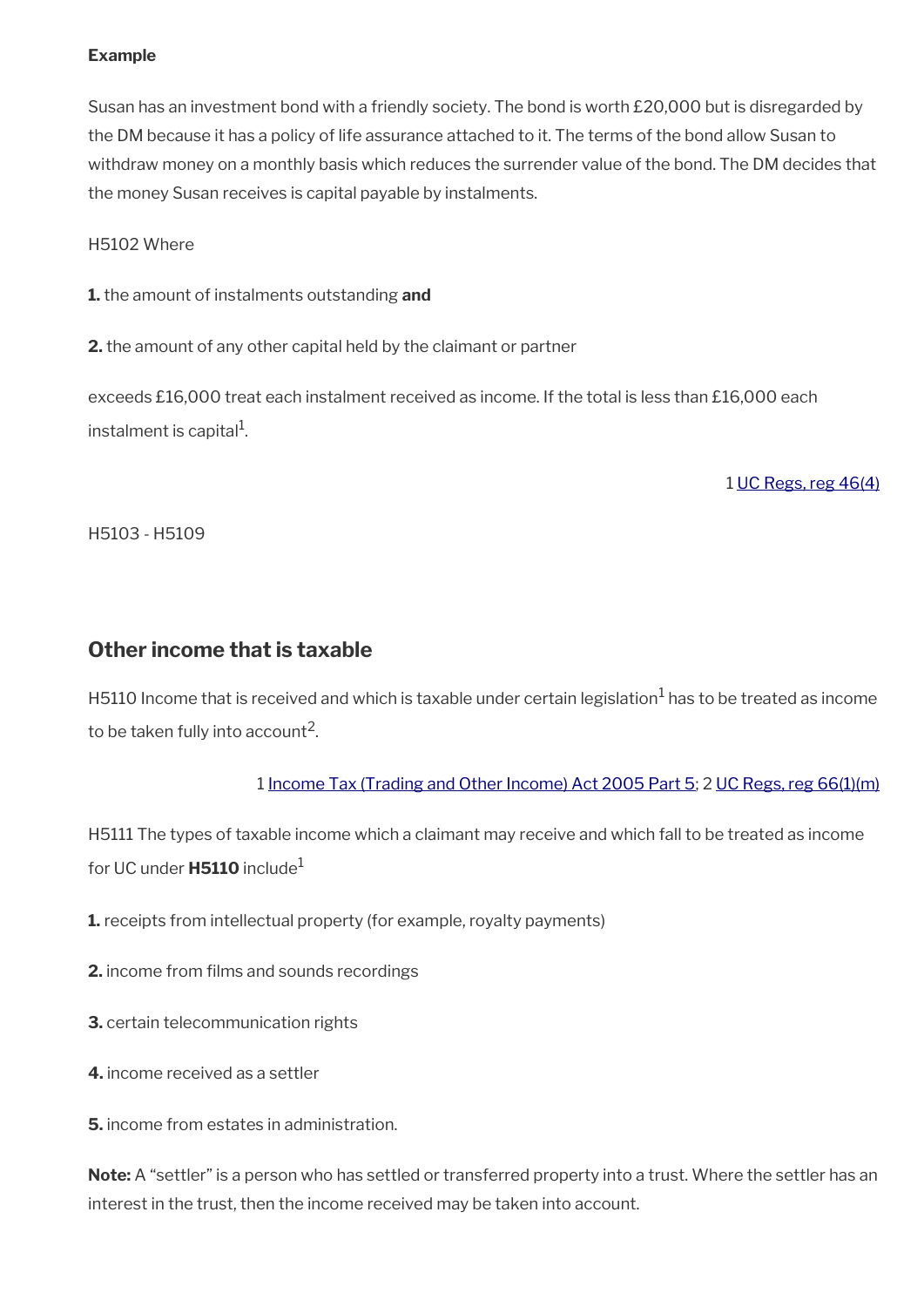H5112 Where a claimant receives an income which is not defned as such for the purposes of UC then it cannot be taken into account as income.

#### **Example**

Teresa is in receipt of UC. She rents out a spare bedroom in her house for £60 a week. Because this weekly income from a sub-tenant or boarder is not defined as income for the purposes of UC, it is not taken into account as Teresa's unearned income.

**Note 1:** It is not relevant whether the rental income is above or below the 'rent a

room' tax relief limits.

**Note 2:** if a self-employed claimant is renting out rooms in their house as part of

conducting a trade, for example running a B&B, then that income would be taken

into account in the same way as other earnings.

H5113 - H5119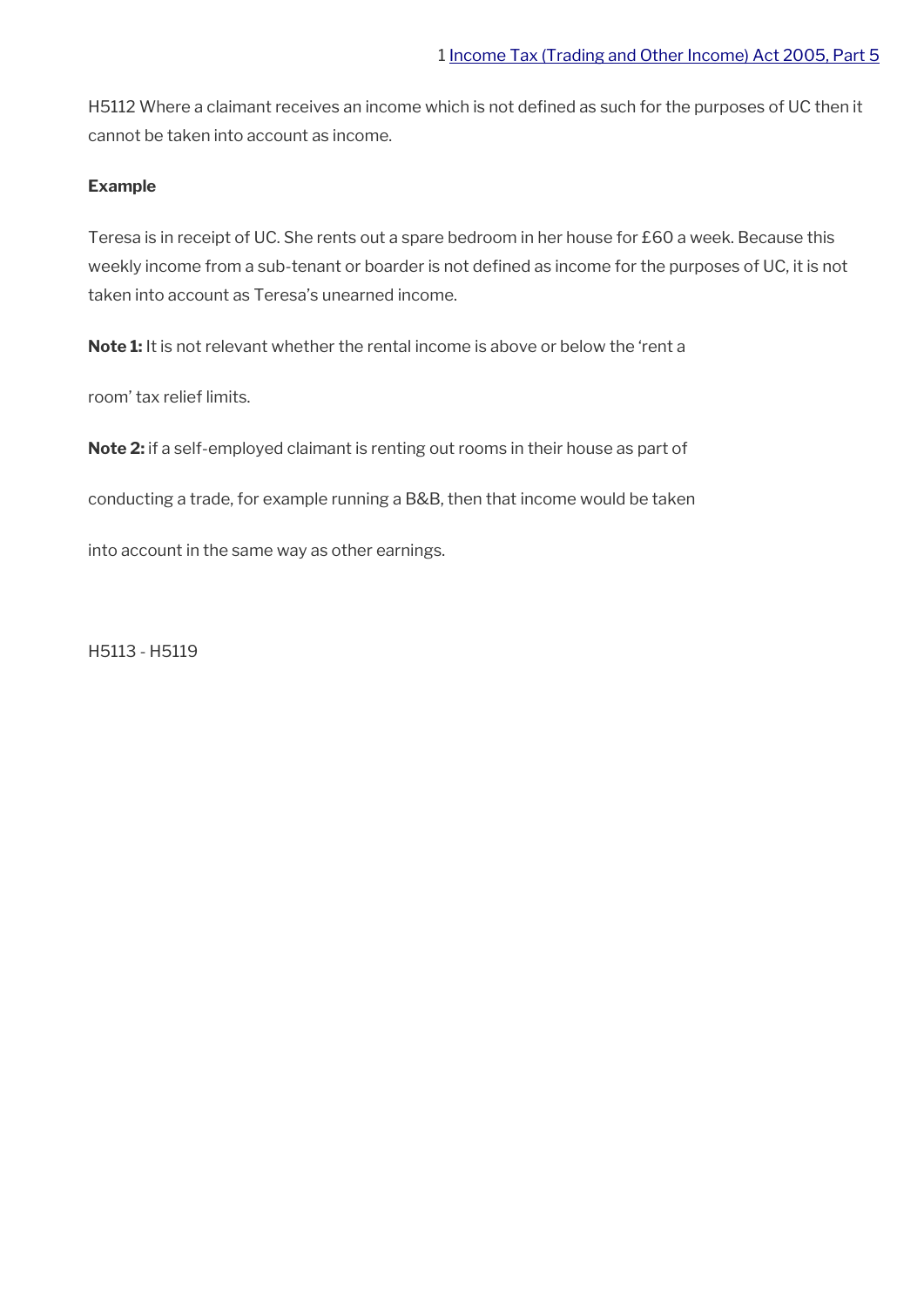# **Other types of unearned income H5120 - H5149**

## **Unearned income**

[Personal injury payments](#page-19-1) H5120

[Regular payments](#page-19-0) H5121

[Payments under an annuity](#page-20-3) H5122

[Award held in trust](#page-20-2) H5123

[Award administered by the court](#page-20-1) H5124

[Other cases](#page-20-0) H5125 - H5139

[Special compensation schemes](#page-21-0) H5140 - H5149

# <span id="page-19-1"></span>**Personal injury payments**

H5120 **[\[See ADM Memo 07/20](http://intranet.dwp.gov.uk/manual/advice-decision-making-adm/0720-troubles-permanent-disablement-payment-scheme)]** There are rules to cover where an amount of money has been

**1.** awarded to **or**

**2.** agreed by or on behalf of

a person as a result of a personal injury to that person $^1\!\!$ .

1 [UC Regs, reg 75\(1\)](https://www.legislation.gov.uk/uksi/2013/376/regulation/75)

# <span id="page-19-0"></span>**Regular payments**

H5121 Where the person receives regular payments as a result of a personal injury

**1.** by order of the court **or**

**2.** by an agreement

then those payments are disregarded when calculating that person's unearned income $^1\!$ 

**Note:** The agreement referred to in **2.** must be reached **after** the date that the injury occured<sup>2</sup>.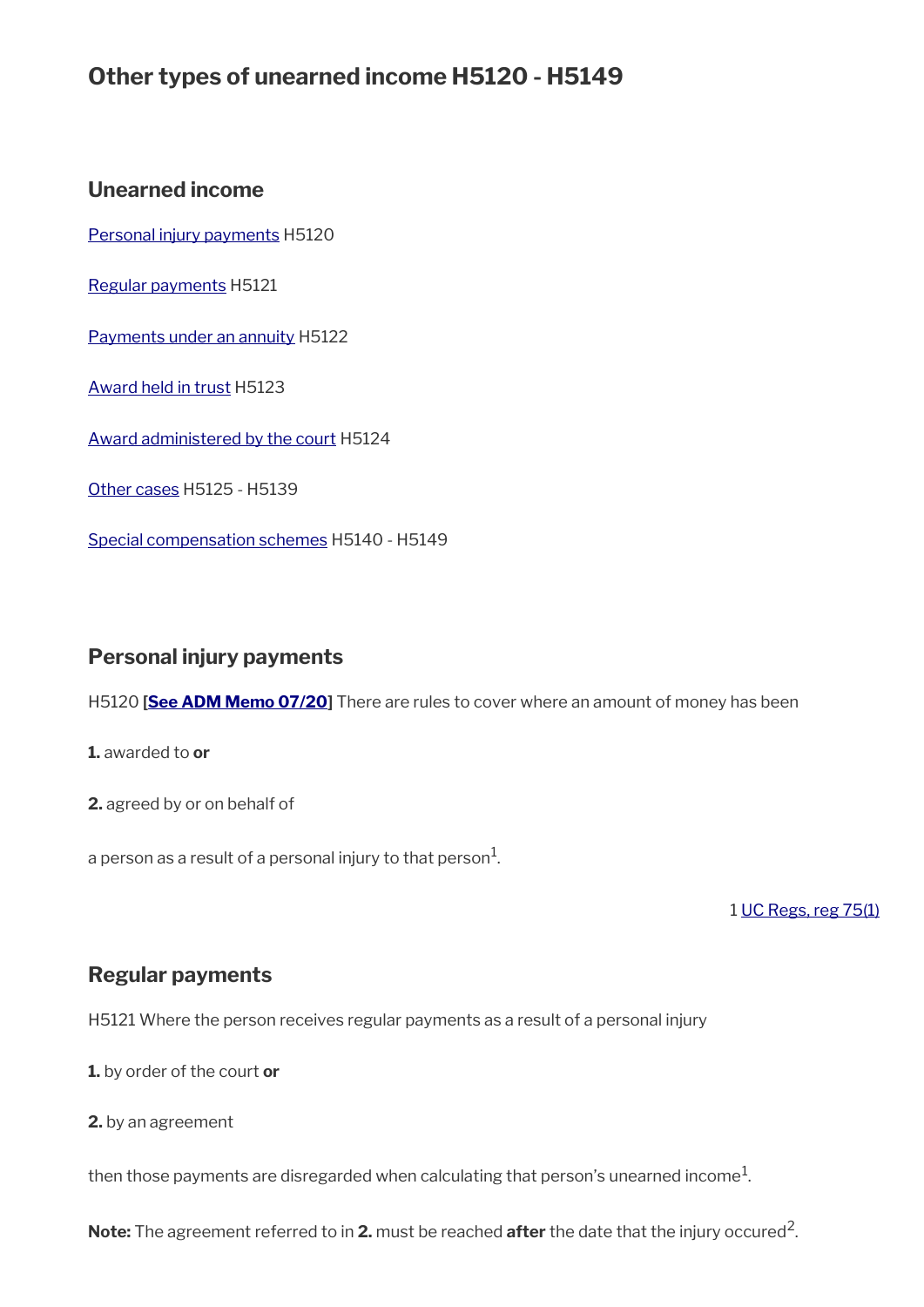# <span id="page-20-3"></span>**Payments under an annuity**

H5122 Where an annuity has been bought with the personal injury award, payments under the annuity are disregarded when calculating that person's unearned income $^{\mathrm{1}}$ .

1 [UC Regs, reg 75\(3\)](https://www.legislation.gov.uk/uksi/2013/376/regulation/75)

# <span id="page-20-2"></span>**Award held in trust**

H5123 **[[See Memo ADM 21-21](https://intranet.dwp.gov.uk/manual/advice-decision-making-adm/21-21-disregard-historical-abuse-and-windrush-schemes)]** Where the personal injury award is held in trust any

**1.** capital of the trust **and**

**2.** income from the trust

is fully disregarded. The capital in **1.** does not count as part of that person's capital and the income in **2.** does not count as part of that person's unearned income $^{\mathrm{1}}$ .

1 [UC Regs, reg 75\(4\)](https://www.legislation.gov.uk/uksi/2013/376/regulation/75)

# <span id="page-20-1"></span>**Award administered by the court**

H5124 Where a personal injury award

**1.** is administered by the court **or**

**2.** can only be disposed by direction of the court

then it is fully disregarded when calculating that person's capital. Any regular payments of income from that award are fully disregarded when calculating that person's unearned income $^1\!$ 

1 [UC Regs, reg 75\(5\)](https://www.legislation.gov.uk/uksi/2013/376/regulation/75)

# <span id="page-20-0"></span>**Other cases**

H5125 Where a personal injury award

**1.** is not held on trust **or**

- **2.** has not been used to buy an annuity **or**
- **3.** has not been disposed of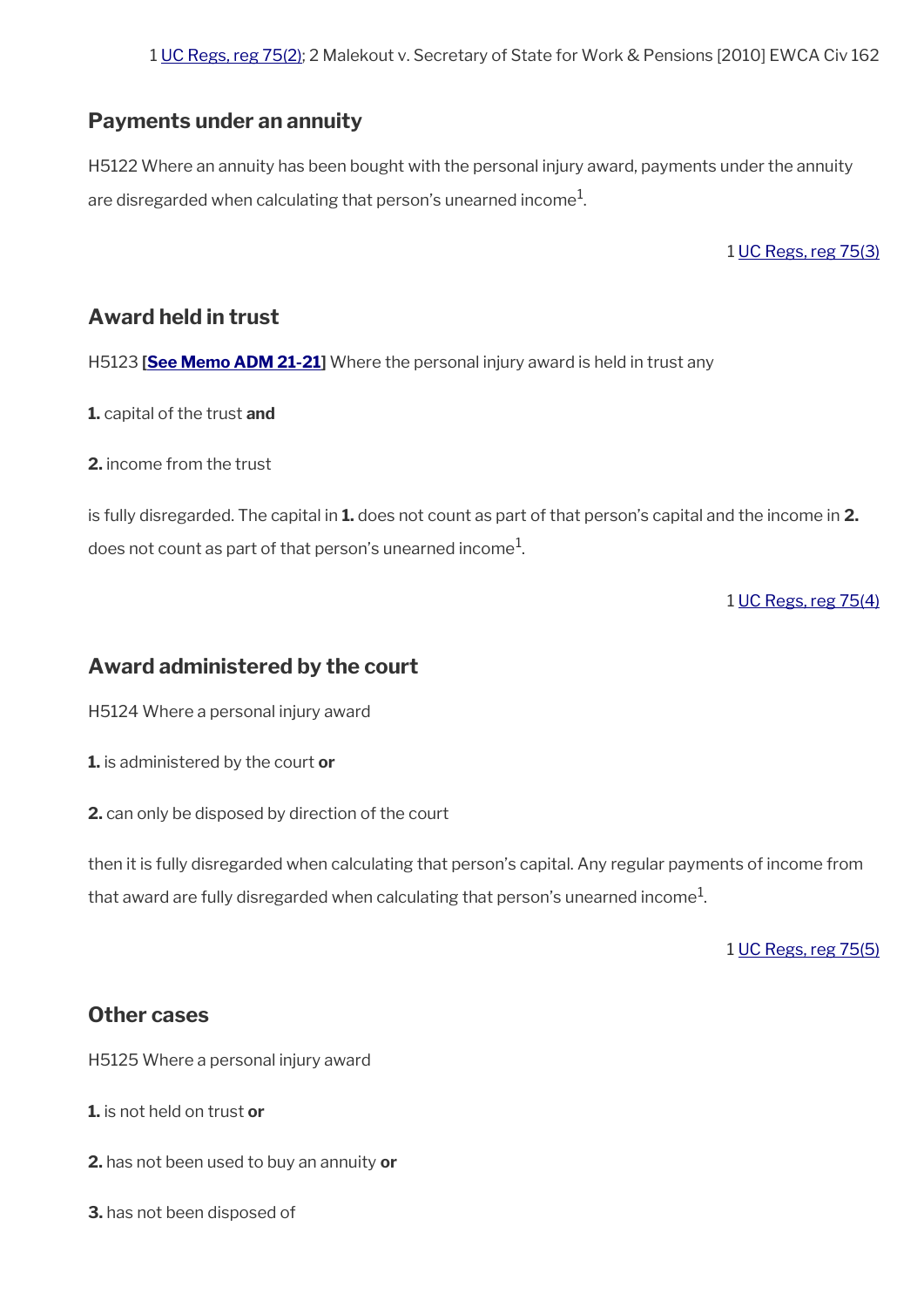then it is fully disregarded when calculating that person's capital. The period of the disregard is 12 months from the date that the award is paid<sup>1</sup>. ADM Chapter **H1** provides guidance on capital.

## 1 [UC Regs, reg 75\(6\)](https://www.legislation.gov.uk/uksi/2013/376/regulation/75)

H5126 - H5139

## <span id="page-21-0"></span>**Special compensation schemes**

H5140 [<u>See Memo ADM 13/20]</u> [[See Memo ADM 21-21\]](https://intranet.dwp.gov.uk/manual/advice-decision-making-adm/21-21-disregard-historical-abuse-and-windrush-schemes) Any payment of capital or income<sup>1</sup> from a scheme approved by the Secretary of State for the purposes of this regulation or from a trust established with funds provided by the Secretary of State for the purpose of

**1.** providing compensation or support in respect of

**1.1** a diagnosis of variant Creutzfeldt-Jacob disease **or**

**1.2** infection from contaminated blood products **or**

**1.3** the 7th July 2005 London bombings **or**

**1.4** the London Emergencies Trust (LET) **or**

**1.5** the We Love Manchester Emergency Fund (WLMEF) **or**

**1.6** persons who during World War 2

**1.6.a** were interned **or** 

**1.6.b** suffered forced labour **or**

**1.6.c** suffered injury **or**

**1.6.d** suffered property loss **or**

**1.6.e** suffered the loss of a child

**2.** supporting persons with a disability to live independently in their accommodation

is fully disregarded<sup>2</sup>.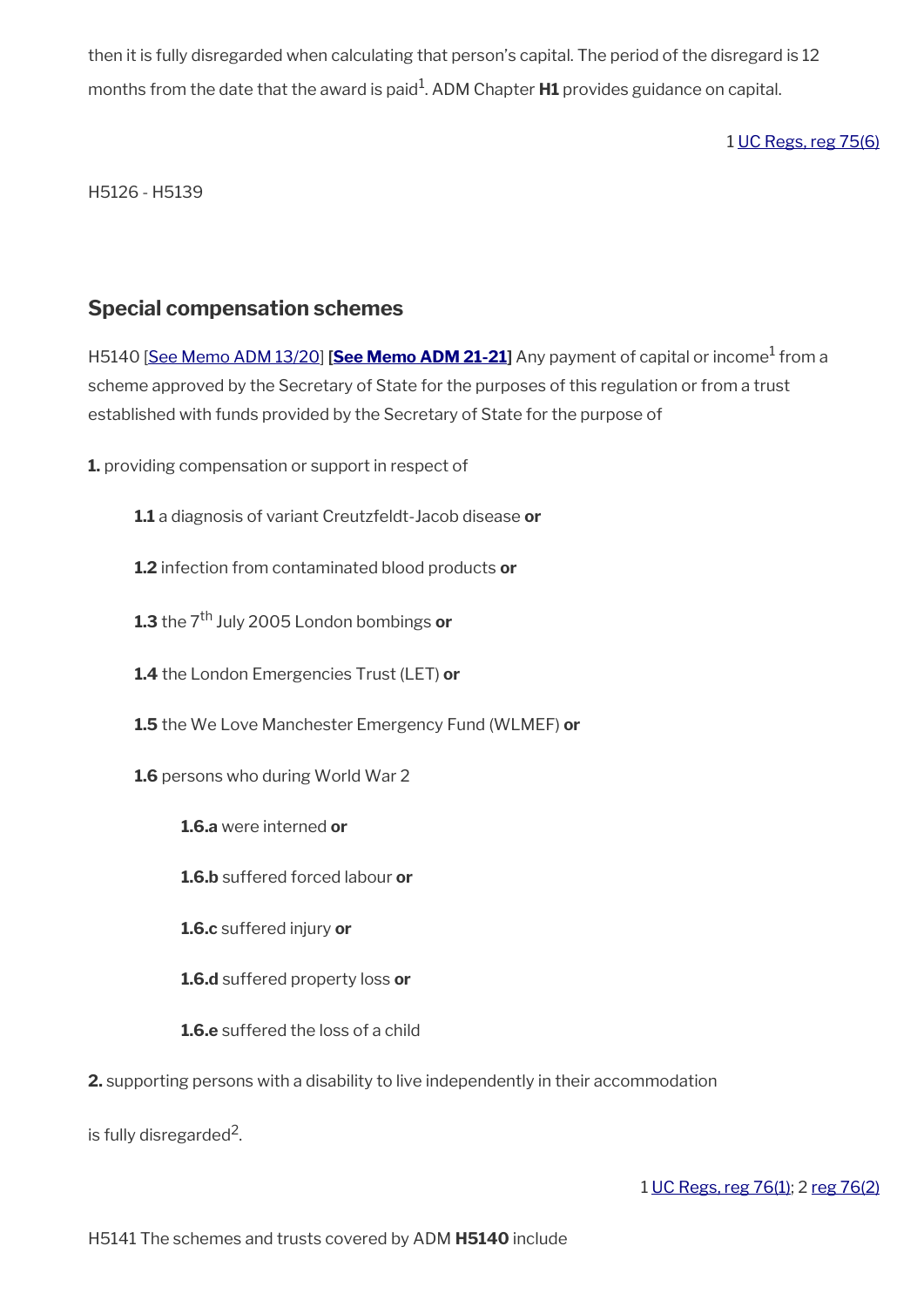**1.** The Macfarlane Trusts

**2.** the Eileen Trust ("The Fund")

**3.** MFET Limited

**4.** The Scottish infected blood support scheme (SIBSS)

**5.** Infected Blood Schemes (for England, Wales and Northern Ireland)

**6.** The Thalidomide Trust.

**Note:** The Infected Blood Schemes at **H5141 4.** and **5.** replaced the existing UK schemes at **H5141 1, 2.**  and **3.** from 1.4.17 and 2.10.17 respectively.

H5142 - H5144

# **Relatives of Creutzfeldt-Jacob disease sufferers or persons infected from contaminated blood products**

H5145 Payments made to the

**1.** partner

**2.** parent

**3.** son or daughter

of the diagnosed or infected person or from their estate (including payments received from the trust or scheme), will be disregarded if they would be disregarded in the assessment of SPC $^1$  (see DMG Chapter **84**).

**Note:** See ADM Chapter **H2** for guidance on the capital disregard which may apply to these payments.

1 [UC Regs, reg 76\(3\)](https://www.legislation.gov.uk/uksi/2013/376/regulation/76)

H5146 - H5149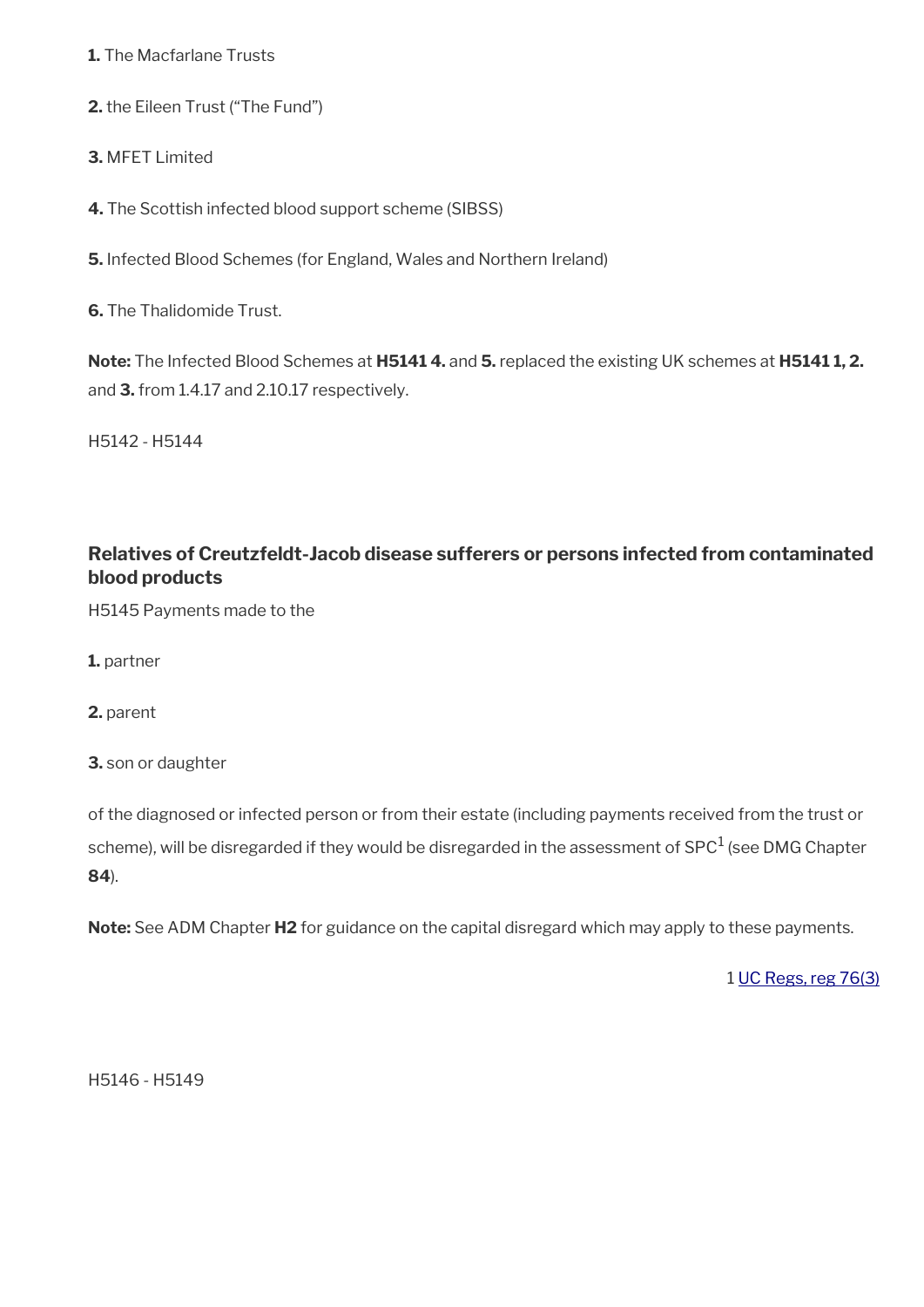# **Notional income H5150 - H5199**

# **Notional income**

[Notional income](#page-24-1) H5150

[Income upon application](#page-24-0) H5151 - H5155

[Retirement pension and state pension - notional income](#page-25-0) H5156 - H5157

[Deferring retirement pension and state pension](#page-26-1) H5158 - H5159

Deferring retirement pension whilst an overlapping benefit is in payment H5160 - H5169

[Occupational pension schemes - notional income](#page-27-0) H5170

[Personal pensions](#page-28-0) H5171 - H5177

[Personal pensions/occupational pensions where income withdrawal is allowed - notional income](#page-29-0) H5178 - H5180

[Personal pensions/occupational pensions where income withdrawal is not allowed - notional income](#page-31-0) H5181 - H5183

Meaning of money purchase benefits H5184

[What is a pension fund holder](#page-32-2) H5185

[Who is a person who derives entitlement](#page-32-1) H5186 - H5187

[Information and evidence](#page-32-0) H5188 - H5190

[Lump sums on retirement](#page-33-1) H5191

[Actual income](#page-33-0) H5192

[Provision under a retirement annuity contract](#page-34-1) H5193

[Retirement annuity contract - notional income](#page-34-0) H5194 - H5199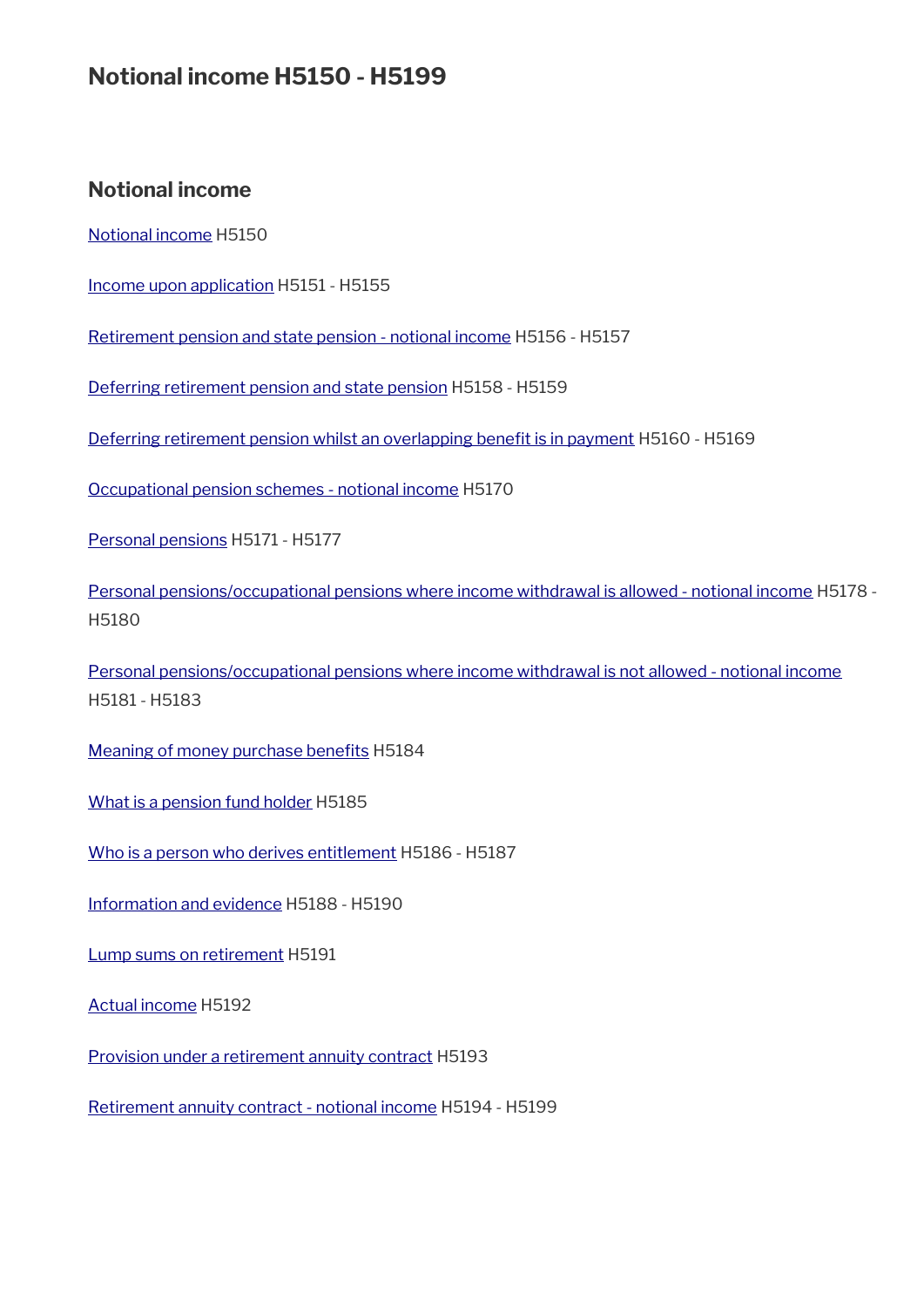# <span id="page-24-1"></span>**Notional income**

H5150 In certain situations a person can be treated as being in possession of income which they do not actually have<sup>1</sup>. This is known as notional income. Notional income should be calculated in the same way as actual income.

1 [WR Act 12, Sch 1, para 4\(3\)\(a\);](https://www.legislation.gov.uk/ukpga/2012/5/schedule/1) [UC Regs, reg 74](https://www.legislation.gov.uk/uksi/2013/376/regulation/74)

# <span id="page-24-0"></span>**Income upon application**

H5151 DMs should treat an income that

**1.** would be paid to a person if applied for **and** 

**2.** has not been applied for  $1$ 

as notional income. This means that the person is treated as possessing that income.

### 1 [UC Regs, reg 74\(1\)](https://www.legislation.gov.uk/uksi/2013/376/regulation/74)

H5152 ADM **H5151** does not apply to the GB benefts which would otherwise be taken into account as income $^1$ .

## 1 [UC Regs, reg 74\(2\)](https://www.legislation.gov.uk/uksi/2013/376/regulation/74)

### **Example**

Ronnie is in receipt of UC and he also cares for his elderly mother. Although Ronnie cares for his mother and may qualify for CA if a claim was made for it, the DM cannot treat the CA as notional income.

H5153 Only take an income into account if it can be shown beyond doubt that an application or claim for it would succeed. The DM should

**1.** gather evidence **and**

**2.** consider all the qualifying conditions for the income.

It should not be assumed that one or more qualifying conditions are satisfed.

### **Example**

In the past Beth has received payments from a trust. The trustees have the discretion as to whom they can make payments to. They are not obliged to make payments to Beth and Beth has no power to demand payments from the trust. The DM cannot treat Beth as being in receipt of notional income in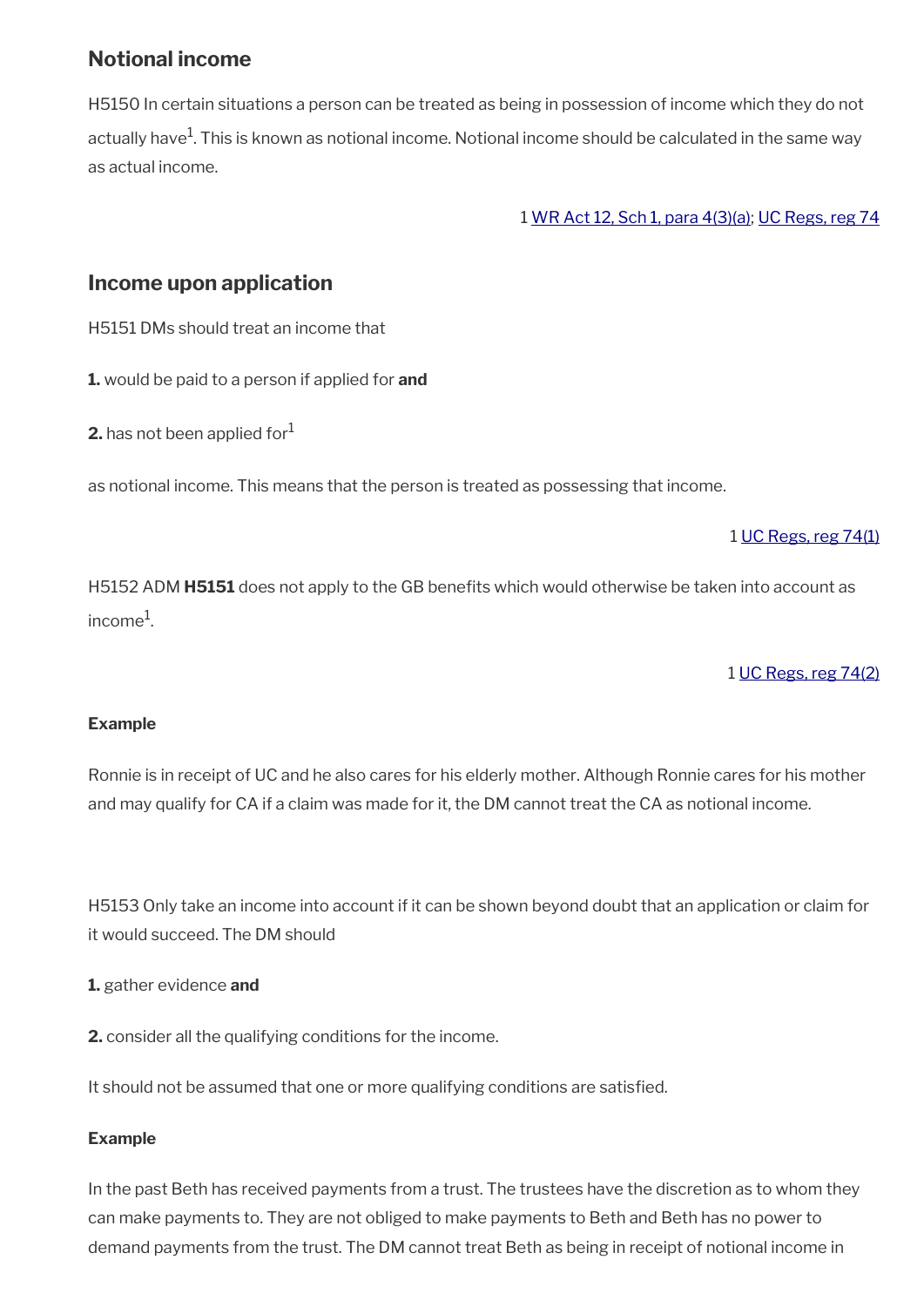respect of possible payments from the trust.

### **Notional retirement pension income upon application**

H5154 A person who has reached the qualifying age for SPC has to be treated as possessing any retirement pension income $^{\rm 1}$  which they

**1.** have not applied for **and**

**2.** would be expected to be entitled to.

### 1 [UC Regs, reg 74\(3\)](https://www.legislation.gov.uk/uksi/2013/376/regulation/74)

H5155 The circumstances in which a person can be treated as possessing notional retirement pension income are the same as in the SPC scheme and the same rules apply $^{\mathrm{1}}$ .

### 1 [UC Regs, reg 74\(4\)](https://www.legislation.gov.uk/uksi/2013/376/regulation/74)

## <span id="page-25-0"></span>**Retirement pension and state pension - notional income**

H5156 A person who has reached qualifying age for SPC, but who does not claim RP/ SP, has to be treated as possessing the amount of RP/ SP which they could be expected to receive<sup>1</sup>, but only from the date it could be expected to be acquired if a claim was made. This will apply in joint claimant cases where one member has reached the qualifying age for SPC and the other member has not.

#### 1 [SPC Regs, reg 18\(1\)](https://www.legislation.gov.uk/uksi/2002/1792/regulation/18)

#### **Example**

On 1 November Alice claimed UC. Her partner John has reached qualifying age for SPC and is not in receipt of any RP.

On 6 November the Pension Service advised that John would be entitled to £80 a week RP if he made a claim for it.

The DM estimates the time it would take for a typical claim for RP to be dealt with and put into payment and decides that John should be treated as having a notional income of £80 a week from 13 November.

H5157 For UC purposes RP includes $<sup>1</sup>$ </sup>

**1.** contributory (Category A or B) RP including an increase in respect of a partner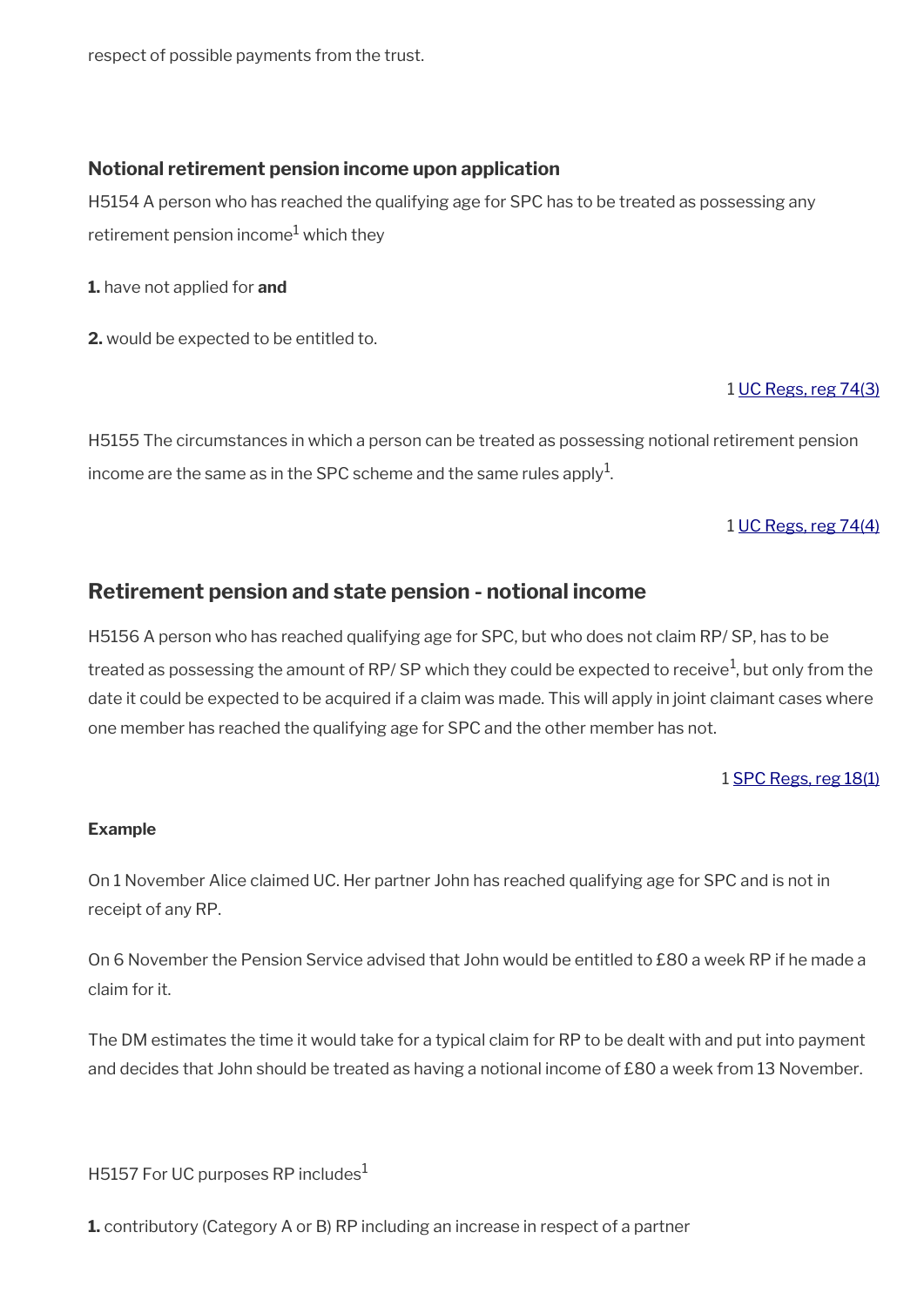**2.** non-contributory (Category C or D) RP

**3.** a SAP payable as a result of divorce

**4.** graduated retirement benefit earned between 1961 and 1975 under the graduated pension scheme

**5.** any age additions.

**Note:** for UC purpose SP has the meaning in **H5008-09**

### 1 [UC Regs, reg 67](https://www.legislation.gov.uk/uksi/2013/376/regulation/67), [SPC Act 02, s 16\(1\)\(a\)-\(e\)](https://www.legislation.gov.uk/ukpga/2002/16/section/16)

## <span id="page-26-1"></span>**Deferring retirement pension and state pension**

H5158 The rules on deferring RP allow people who have deferred claiming their pension for at least twelve months from April 2005 to have the choice between taking extra RP or a lump sum payment for the additional RP accrued. SP has its own rules on deferment – see DMG chapter **74** for more details.

H5159 Where a claimant to whom ADM **H5156** applies

**1.** has deferred their RP for at least twelve months **and**

**2.** would have been entitled to make an election under specific RP legislation<sup>1</sup>

they have to be treated as having the amount of RP income<sup>2</sup> which they might expect to be entitled to if they had elected to receive a lump sum.

### 1 [SS CB Act 92, Sch 5 or 5A;](https://www.legislation.gov.uk/ukpga/1992/4/contents) [Graduated Retirement Beneft Regs, Sch. 1;](https://www.legislation.gov.uk/uksi/2005/454/schedule/1) 2 [SPC Regs, reg 18\(1B\)](https://www.legislation.gov.uk/uksi/2002/1792/regulation/18)

#### **Example**

Roger claimed UC on 12.10.12. His partner, Sally is of pension age and has confrmed that she is currently deferring her entitlement to RP.

Sally has deferred her RP for 18 months.

The DM received evidence that Sally would be entitled to £100 RP a week if she opted to take a lump sum payment for the deferral period, instead of additional RP that she would be entitled to.

The DM decides to treat Sally as having a notional income of £100 a week.

# <span id="page-26-0"></span>**Deferring retirement pension whilst an overlapping benefit is in payment**

H5160 Where a claimant to whom ADM **H5156** applies is in receipt of an overlapping beneft or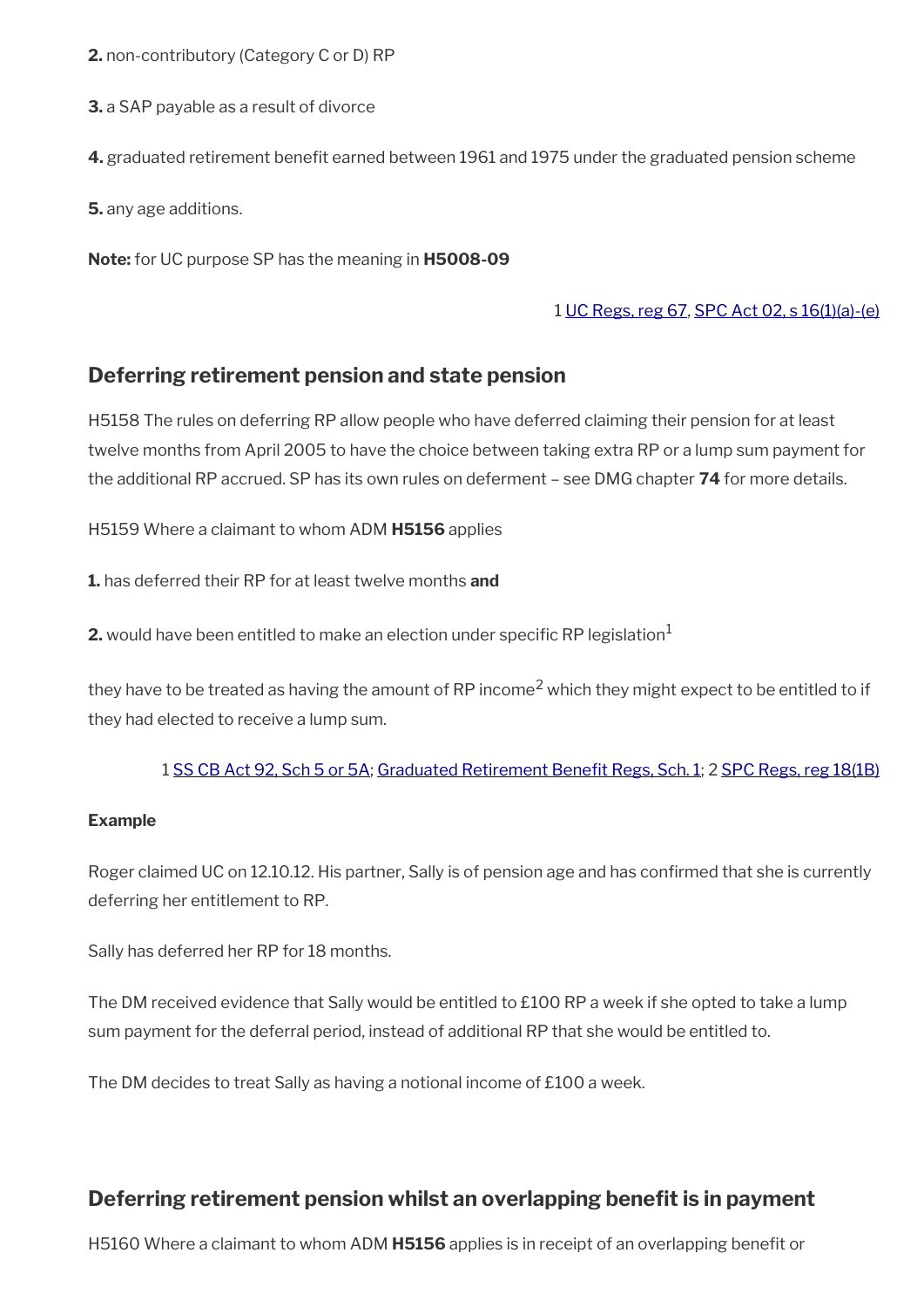allowance, the amount of RP income they are treated as having $^1$  is the RP that they are entitled to minus the amount of the benefit or allowance in payment.

### 1 [SPC Regs, reg 18\(1CA\)](https://www.legislation.gov.uk/uksi/2002/1792/regulation/18)

H5161 Where a claimant to whom ADM **H5156** applies is in receipt of an overlapping beneft or allowance - which would result in an adjustment to be made to the amount of RP payable - they are treated as having $^1$  the RP income minus the adjustment which would be made to it.

### 1 [SPC Regs, reg 18\(1CB\)](https://www.legislation.gov.uk/uksi/2002/1792/regulation/18)

#### **Example**

Jack has been deferring his RP for two years. His partner has claimed UC.

Jack receives £46.95 a week CA that is taken fully into account.

The DM receives evidence that Jack would be entitled to £80 a week RP if he claimed it and opted to take a lump sum payment for the period he has deferred.

The DM decides to treat Jack as having notional RP income of £33.05 a week (£80 RP less £46.95 CA).

H5162 - H5169

## <span id="page-27-0"></span>**Occupational pension schemes - notional income**

H5170 A claimant who has reached qualifying age for SPC and has entitlement to an occupational pension but who has elected to defer payment should be treated as possessing the amount of occupational pension he could expect to receive if he applied for it $^1$ , but only from the date it could be expected to be acquired if a claim was made.

**Note:** See ADM **H5178** et seg for where a claimant fails to secure money purchase benefits under an occupational pension scheme.

#### 1 [SPC Regs, reg 18\(1D\)](https://www.legislation.gov.uk/uksi/2002/1792/regulation/18)

#### **Example**

Asif belongs to an occupational pension scheme. The retirement age for the scheme is 60. However, it is possible to defer drawing the pension for four years after this age in return for receiving a larger income. It is also possible to apply for the occupational pension from the age of 55 but payments would be made at a reduced rate.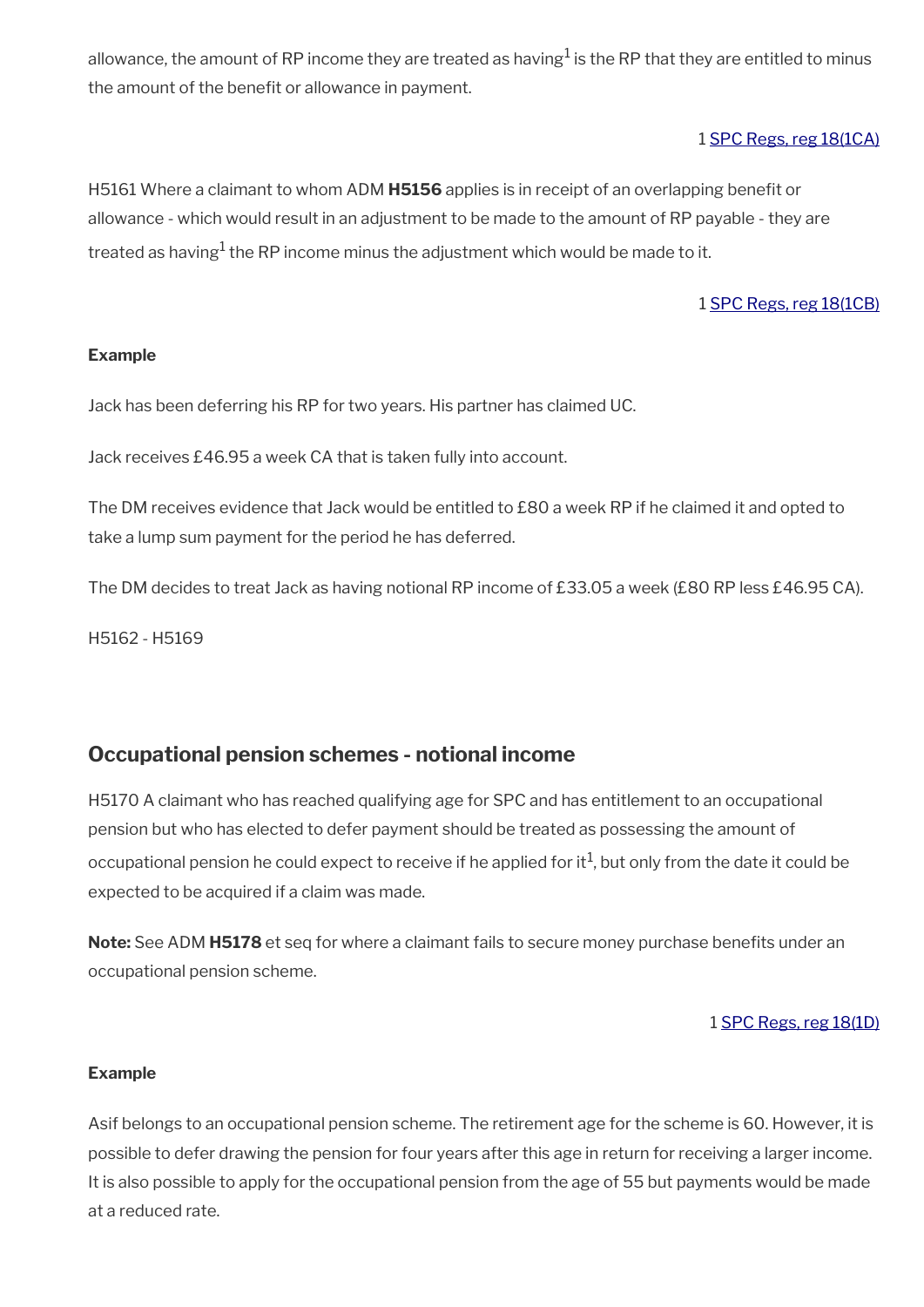Asif decides to take his payments at the age of 60. The DM decides that Asif has not deferred payment of his occupational pension because he has taken the pension at the retirement age for the scheme.

# <span id="page-28-0"></span>**Personal pensions**

### **General**

H5171 A personal pension is a fund that provides an income on retirement for employees $^{\rm 1}$  or the S/E $^{\rm 2}$ . Since April 2015, people have had greater flexibility in how they access their pension savings. The fexibilities allow an individual to be able to choose what they want to do with their defned contribution fund or money purchase benefits (referred to in this guidance as "pension pot") from the age of 55.

### 1 [PS Act 93, s 1;](https://www.legislation.gov.uk/ukpga/1993/48/contents) 2 [Income and Corporation Taxes Act 1988, Part XIV, chapter IV](https://www.legislation.gov.uk/ukpga/1988/1/part/XIV/chapter/IV)

H5172 Any income generated from a pension pot in UC is retirement pension income<sup>1</sup>. Where one partner in a joint UC claim has reached the qualifying age for SPC<sup>2</sup> and has a pension pot but does not apply to make use of that income, then notional retirement pension income may apply<sup>3</sup>

### 1 [UC Regs, regs 61\(1\)\(a\)](https://www.legislation.gov.uk/uksi/2013/376/regulation/61) & [67](https://www.legislation.gov.uk/uksi/2013/376/regulation/67), 2 [SPC Act 02, s 1\(6\)](https://www.legislation.gov.uk/ukpga/2002/16/schedule/1), 3 [UC Regs, reg 74\(3\)](https://www.legislation.gov.uk/uksi/2013/376/regulation/74)

H5173 A person could

**1.** draw out all of the funds in the pension pot

**2.** purchase an annuity

**3.** opt for a drawdown arrangement (where lump sums or regular amounts can be drawn down from the pension pot) without any restriction either in the form of a cap or a minimum income amount

**4.** do nothing and leave the fund untouched.

## **Income and capital drawdown**

H5174 Whilst a claimant's pension pot is held by the pension provider then the value of the right to that sum falls to be disregarded as capital for the purposes of UC $^1$ . Pension flexibilities allow people to withdraw money from their pension pot. This is known as a drawdown. If the claimant has withdrawn money from their pension pot then a determination has to be made as to how this is to be treated for the purposes of UC.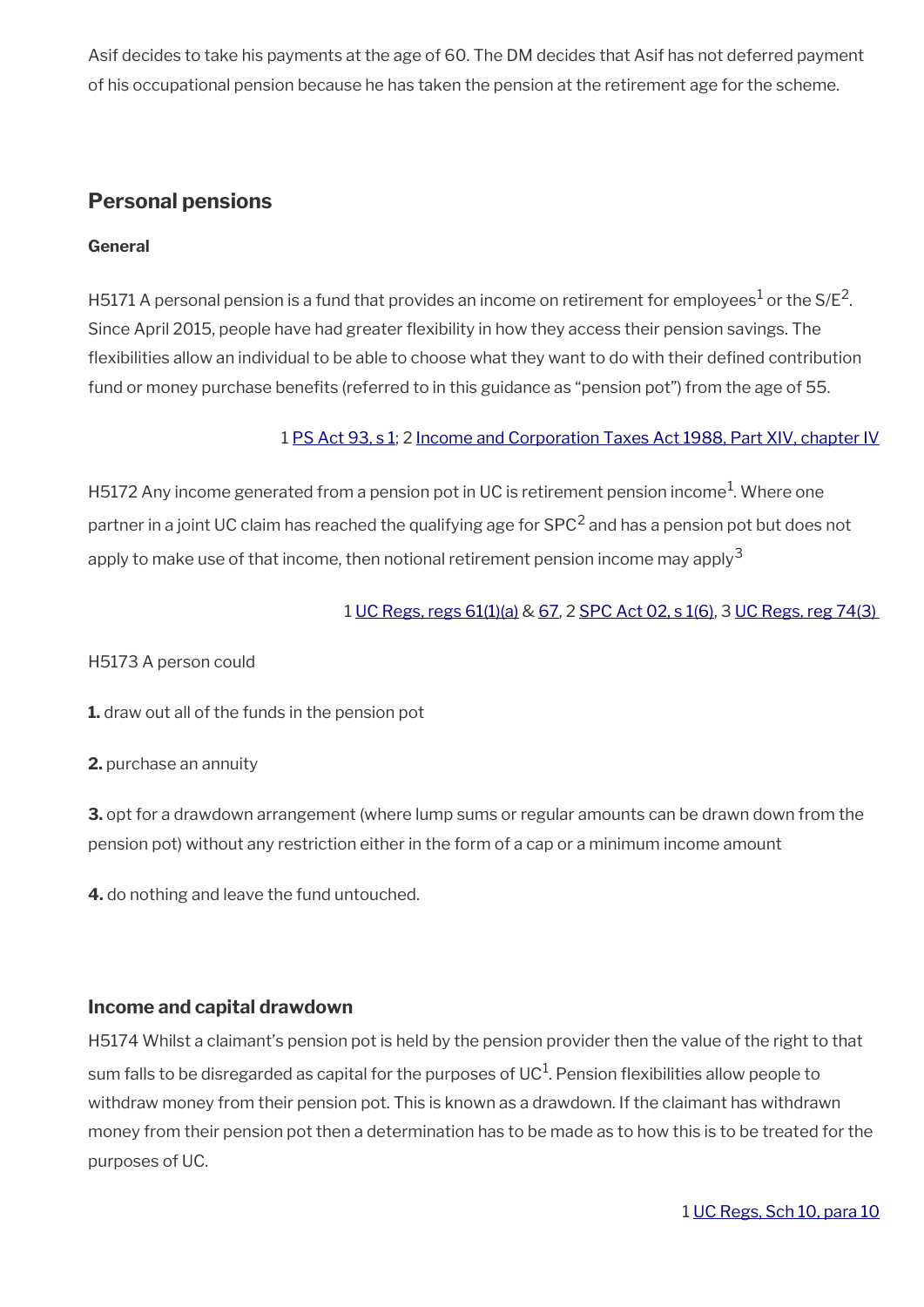H5175 Where a claimant chooses to

**1.** take ad-hoc withdrawals **or**

**2.** take the whole sum

then the amount withdrawn falls to be treated as capital. (see ADM Chapter **H1**).

H5176 Where a claimant chooses to withdraw amounts on a regular basis then those amounts fall to be treated as income and taken into account as such $^1\!\!$ 

### 1 [UC Regs, reg 46\(3\)](https://www.legislation.gov.uk/uksi/2013/376/regulation/46)

H5177 For the purposes of notional income for UC claimants who have reached the qualifying age for SPC, the claimant's pension pot is required to be re-valued

**1.** after every drawdown of capital

**2.** after every drawdown of income which exceeds the applicable notional income amount (see ADM **H5188** et seq) **or**

**3.** upon the claimant's request.

#### **Example**

John is in receipt of UC. His partner, Lisa, who is of SPC qualifying age, has a pension pot of £40,000 which she doesn't wish to access at the moment but might do at a later stage. The decision maker calculates that as an annuity income, this would produce £2,000 per annum or £166.67 per month. This is based on 100% of the rate of annuity that the pension pot would generate (see ADM **H5188**). The figure of £166.67 is taken into account as notional income. Lisa then decides to draw down £8,000 as capital, leaving £32,000 in her pension pot. The decision maker reassesses the notional income fgure based on 100% of the rate of annuity that the remaining amount in the pension pot would generate.

# <span id="page-29-0"></span>**Personal pensions/occupational pensions where income withdrawal is allowed - notional income**

H5178 Treat a person who has reached qualifying age for SPC who

**1.** is entitled to money purchase benefits under a personal pension or occupational pension scheme that allows income withdrawal **and**

**2.** has not bought an annuity **and**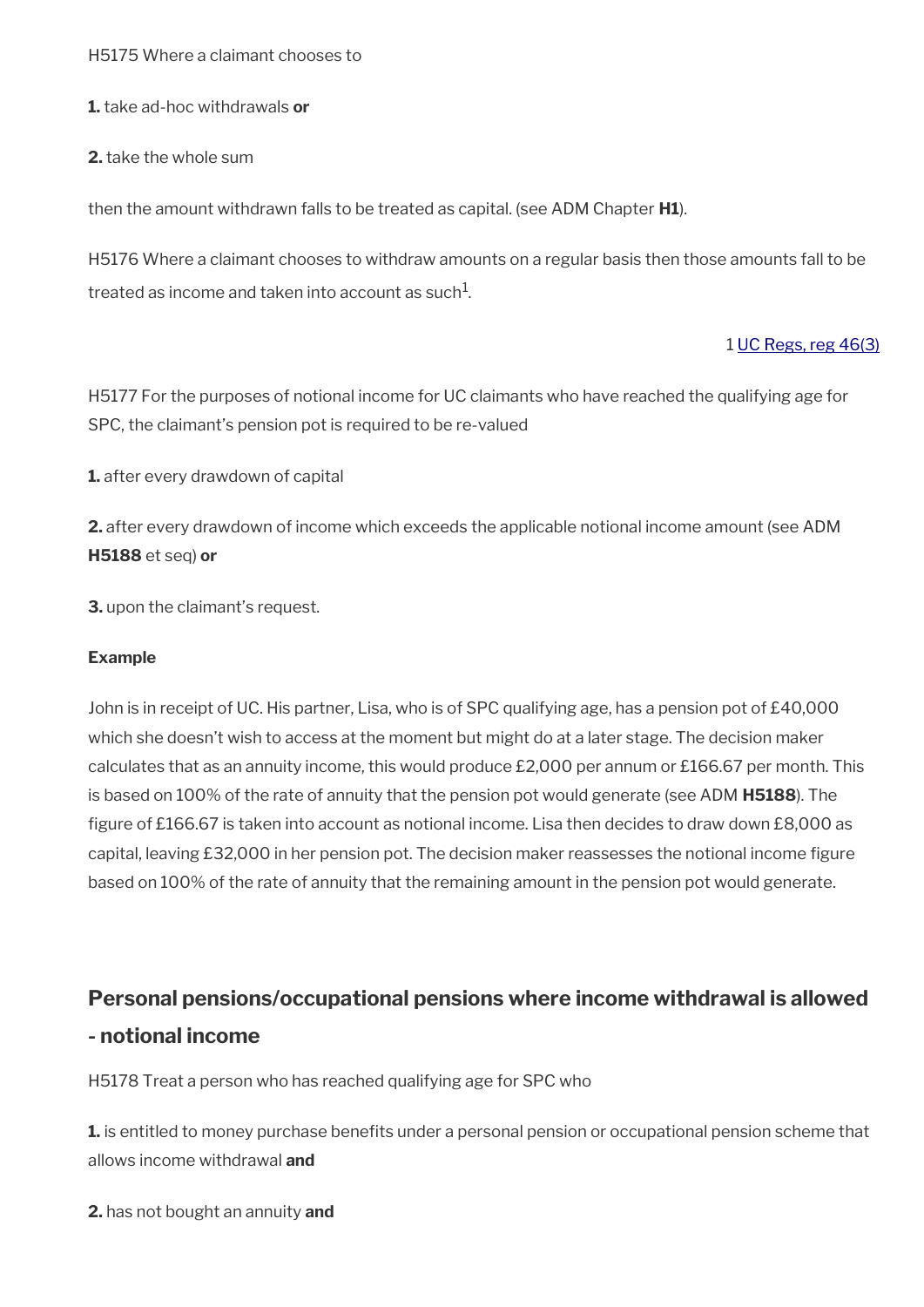**2.1** has deferred taking all or part of the income from the fund **or**

**2.2** has failed to do everything necessary to get all or part of the income from the fund that would be payable if he applied for it

as having a notional income $^{\rm 1}$ .

1 [SPC Regs, reg 18\(2\)\(a\)\(i\) & \(ii\)](https://www.legislation.gov.uk/uksi/2002/1792/regulation/18)

### **Amount of notional income**

H5179 The amount of the notional income is 100% of the rate of the annuity which the fund would generate<sup>1</sup> (see ADM **H5188** et seq).

### 1 [SPC Regs, reg 18\(3\)](https://www.legislation.gov.uk/uksi/2002/1792/regulation/18)

### **From what date should the DM take notional income into account**

H5180 Take notional income into account from the date that the person could expect to get the income if an application was made $^1\!$ . To calculate this date

**1.** assume that an application was made on the date that there is sufficient evidence to show that a notional income should be calculated **and**

**2.** add the estimated time it would take the pension fund holder to process an application for that income.

#### 1 [SPC Regs, reg 18\(2\)](https://www.legislation.gov.uk/uksi/2002/1792/regulation/18)

#### **Example**

Holly is in receipt of UC. Her husband, Bernard, is of qualifying age for SPC.

On 1 November the DM receives evidence that Bernard is entitled to a personal pension but has not bought an annuity or drawn an income.

The pension fund holder states that Bernard's scheme can provide an income. In Bernard's case 100% of the rate of the annuity which the fund would generate, based on the Government's tables, is £23 a week.

Once an application is made it would take the pension fund holder six weeks to arrange for the maximum income to be paid.

The DM decides that Bernard should be treated as having a notional income of £23 a week from the first day of the assessment period in which the personal pension would have been paid.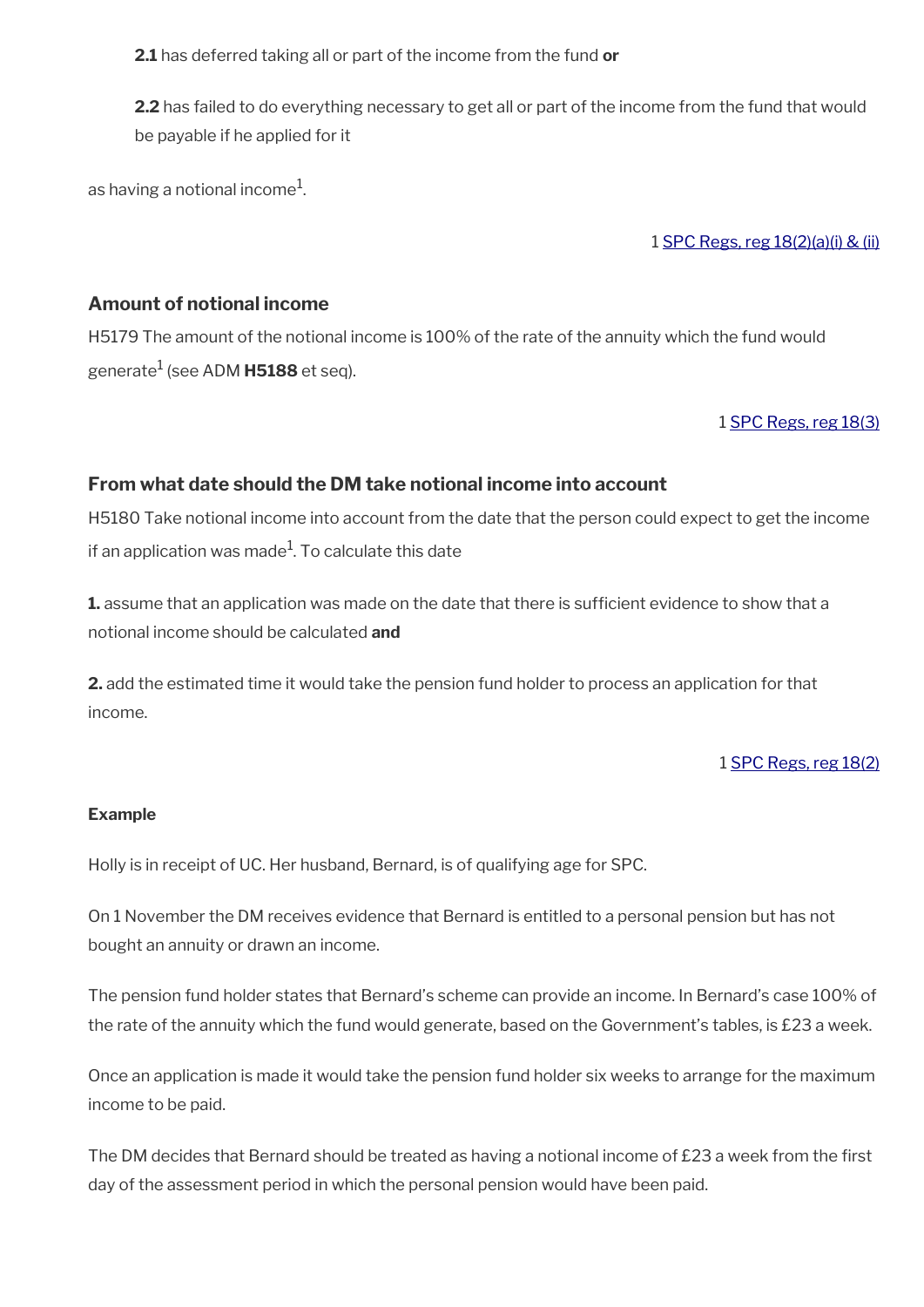# <span id="page-31-0"></span>**Personal pensions/occupational pensions where income withdrawal is not allowed - notional income**

H5181 Treat a person who has reached qualifying age for SPC who

**1.** is entitled to money purchase benefits under a personal pension or occupational pension scheme that does not allow income withdrawal **or**

**2.** has a retirement annuity contract

and has not bought an annuity, as having a notional income $^1\!\!$ 

1 [SPC Regs, reg 18\(2\)\(a\)\(iii\) & \(b\)](https://www.legislation.gov.uk/uksi/2002/1792/regulation/18)

## **Amount of notional income**

H5182 The amount of notional income is the amount that a person could have received without buying an annuity, if the pension funds or retirement annuity contract were held in a scheme that did allow income withdrawal<sup>1</sup> (see DMG ADM **H5188** et seq).

### 1 [SPC Regs, reg 18\(4\)](https://www.legislation.gov.uk/uksi/2002/1792/regulation/18)

### **From what date should the DM take notional income into account**

H5183 Take notional income into account from the date that a person could expect to get the income if an application was possible $^{\rm 1}$ . To calculate this date

**1.** assume that an application could be made on the date that there is sufficient evidence to show that a notional income should be calculated **and**

**2.** add the estimated time it would take a typical pension fund holder who did provide an income from a fund, to process an application for that income.

### 1 [SPC Regs, reg 18\(2\)](https://www.legislation.gov.uk/uksi/2002/1792/regulation/18)

### **Example**

Dan is in receipt of UC His wife, Fiona, is of qualifying age for SPC. On 1 November the DM receives evidence that Fiona has a retirement annuity contract.

The pension fund holder provides evidence, based on the Government tables, that Fiona would receive £30 a week if the fund was invested in a pension fund that paid an income.

The DM estimates that it would take six weeks for a typical pension fund holder to arrange for the maximum income to be paid from a fund.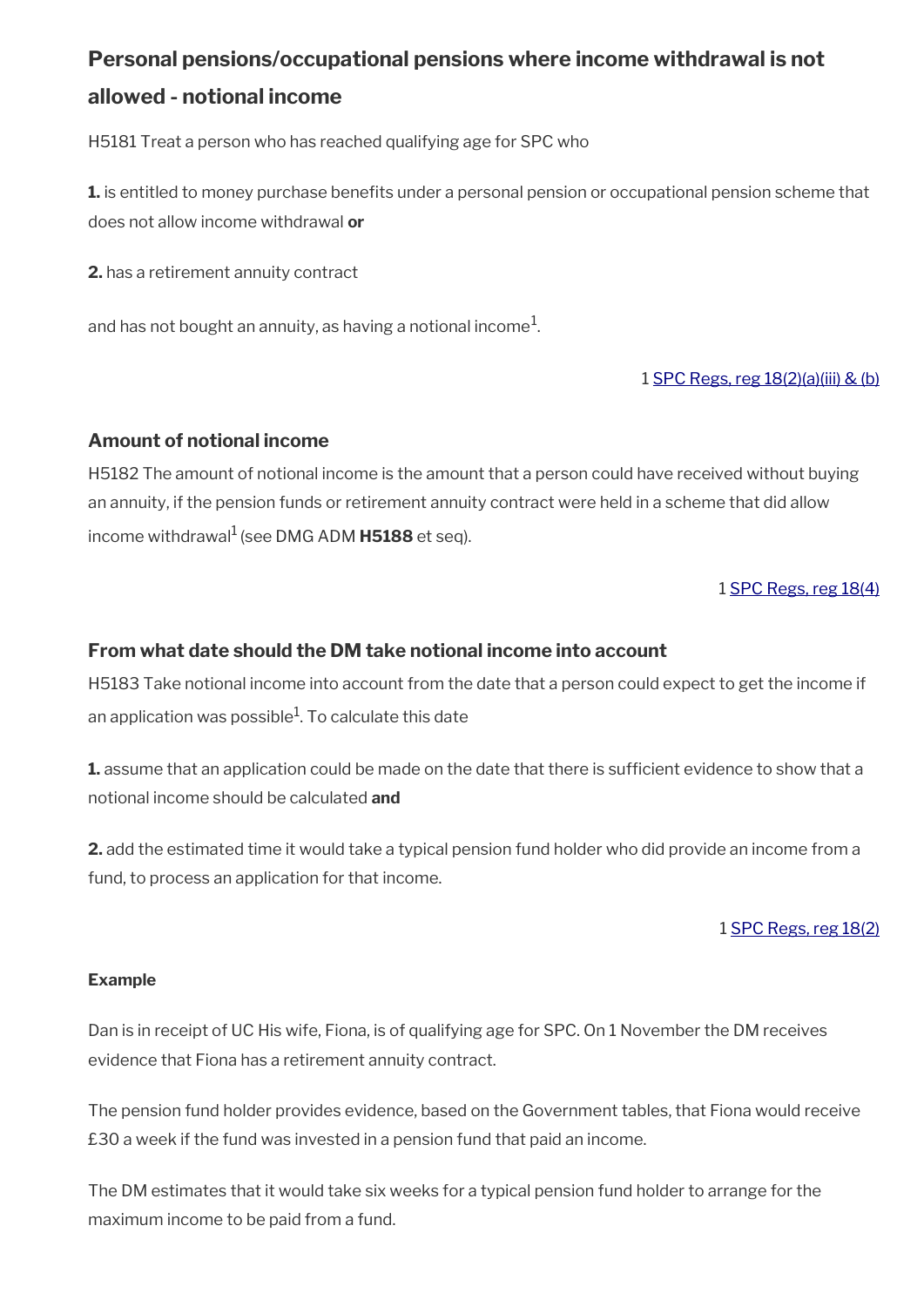The DM decides that Fiona should be treated as having a notional income of £30 a week from the first day of the assessment period in which the income would have been paid.

# <span id="page-32-3"></span>**Meaning of money purchase benefits**

H5184 The term money purchase benefits means $^1$  where pension benefits are determined by the amount of the payment or payments made by or on behalf of the member of the pension scheme rather than average salary benefits.

### 1 [SPC Regs, reg 18\(5\)](https://www.legislation.gov.uk/uksi/2002/1792/regulation/18), [PS Act 93, s 181\(1\)](https://www.legislation.gov.uk/ukpga/1993/48/contents)

## <span id="page-32-2"></span>**What is a pension fund holder**

H5185 A pension fund holder, with respect to an occupational pension scheme, personal pension scheme or retirement annuity contract means $<sup>1</sup>$ </sup>

**1.** trustees **or**

**2.** managers **or**

**3.** administrators

of the scheme or contract concerned.

1 [SPC Regs, reg 1\(2\)](https://www.legislation.gov.uk/uksi/2002/1792/regulation/1)

## <span id="page-32-1"></span>**Who is a person who derives entitlement**

H5186 The term person who derives entitlement is used to describe people who may be paid a pension at the discretion of the pension fund holder. When the original pensioner dies the pension fund holder has discretion to decide what to do with the fund.

H5187 People such as widows or widowers of the person who bought the pension, will only have entitlement to payments at the discretion of the pension fund holder.

# <span id="page-32-0"></span>**Information and evidence**

H5188 Pension fund holders must provide the DM with information in relation to

**1.** 100% of the rate of the annuity that the fund would generate **and**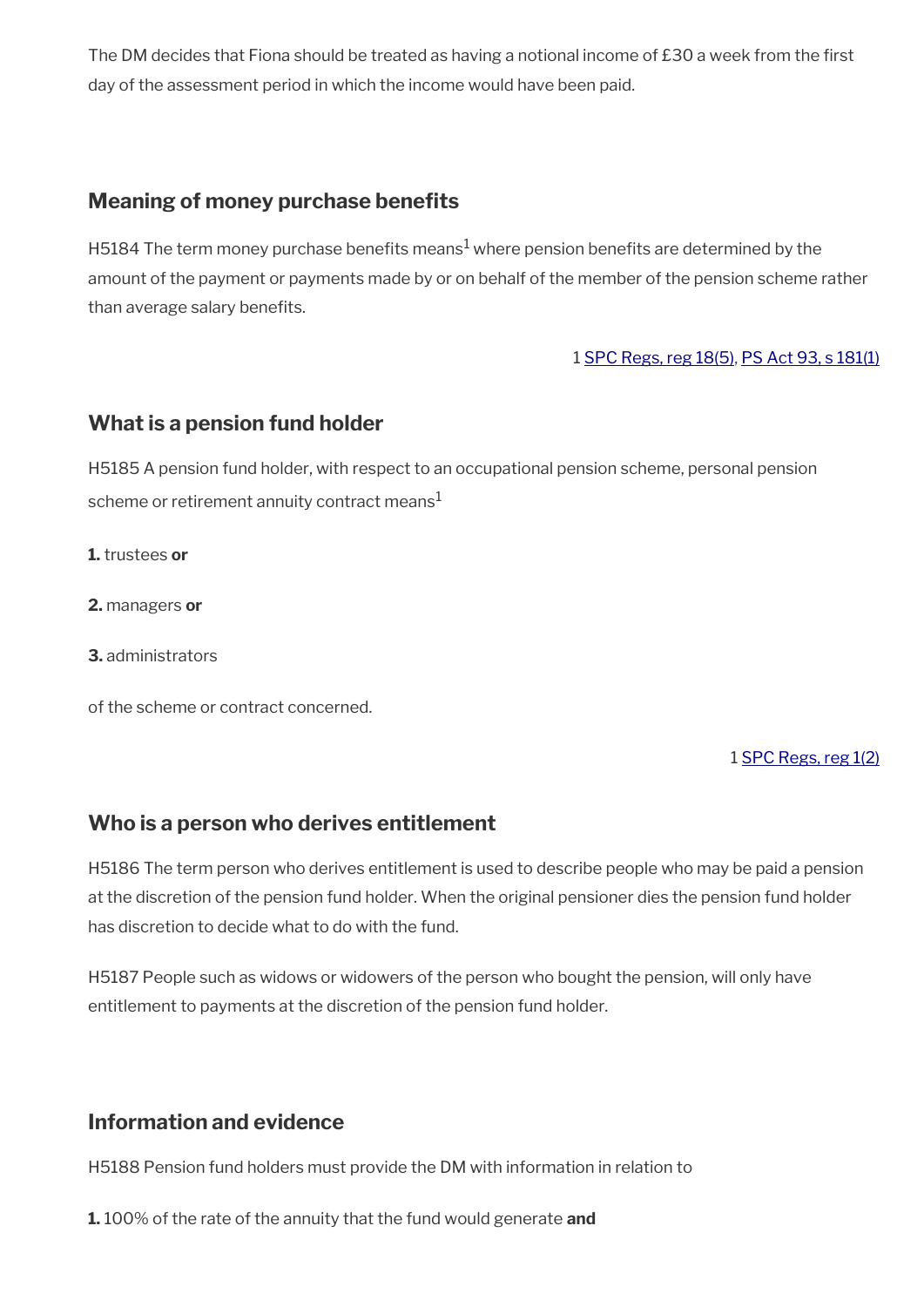**2.** the amount of income that would be available if the funds were held in a scheme that produces an income.

H5189 This information is based on tables prepared by the Government's Actuaries Department (GAD) $^1$ . DMs should consider evidence from pension fund holders when deciding the amount of notional income. Do not make a decision until the pension fund holder has been given sufficient time to provide evidence.

1 UC, PIP & WaB (C&P) Regs, reg 41

H5190 DMs should consider the evidence of the pension fund holder but are not bound to accept it. Consider all the evidence on the amount of notional income before making a decision. The decision should be based on the most convincing evidence available. See ADM Chapter A1 on the Principles of Decision Making and Evidence.

# <span id="page-33-1"></span>**Lump sums on retirement**

H5191 At the point that

**1.** an annuity is bought **or**

**2.** an income is taken

from the personal pension fund, a lump sum of up to 25% of the fund may be taken. Treat this payment as capital.

# <span id="page-33-0"></span>**Actual income**

H5192 Take into account in full in the normal way, any income that is

**1.** paid under an annuity bought with funds from a

**1.1** personal or occupational pension scheme **or**

- **1.2** retirement annuity contract **or**
- **2.** withdrawn from a personal or occupational pension scheme.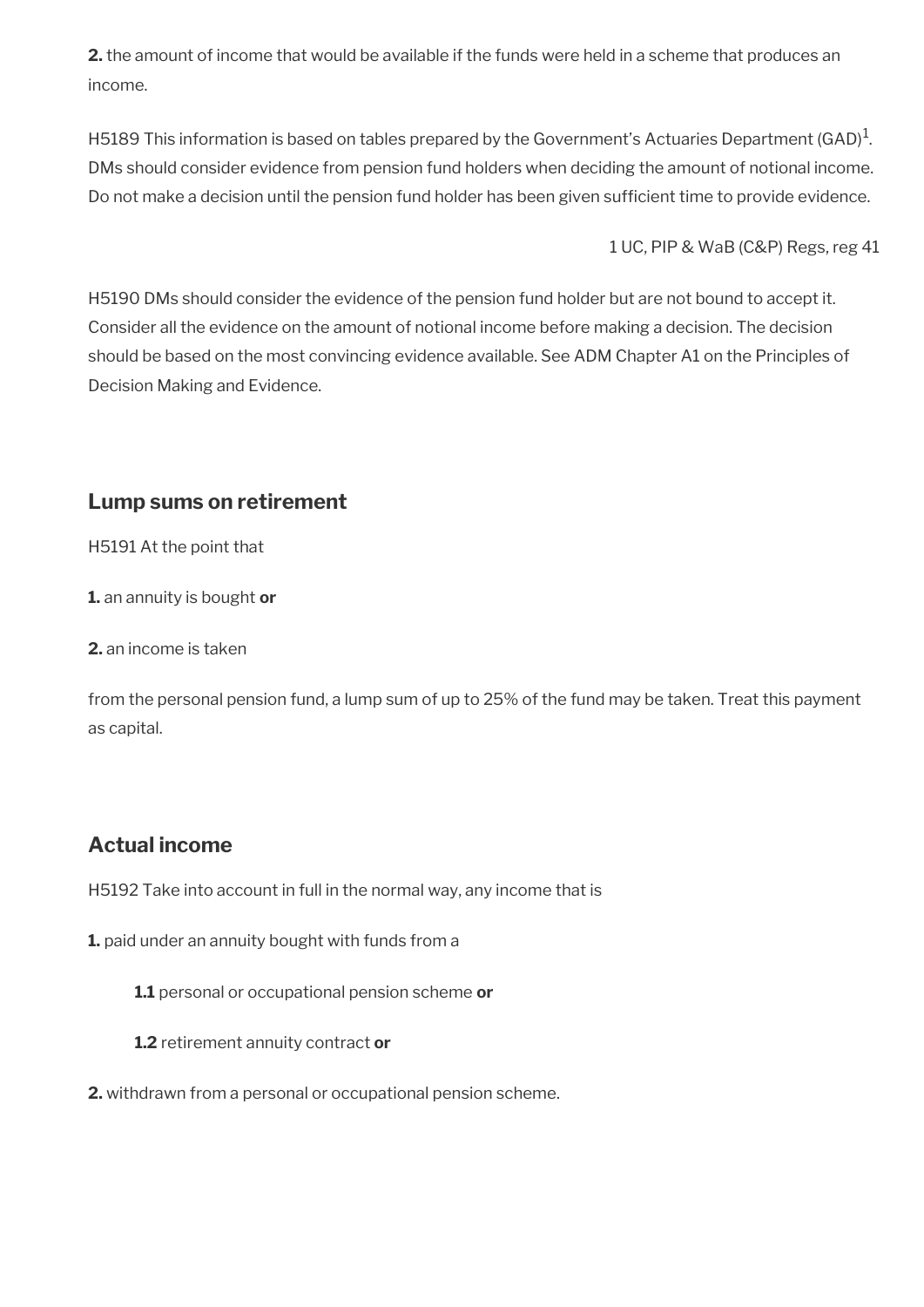# <span id="page-34-1"></span>**Provision under a retirement annuity contract**

H5193 Before 1.7.88 people could buy retirement annuity contracts. People with these pensions are entitled to buy an annuity at any time between the ages of 60 and 75. They are not allowed to take an income from the fund before an annuity is purchased.

**Note:** ADM **H5033** explains what a retirement annuity contract is.

# <span id="page-34-0"></span>**Retirement annuity contract - notional income**

H5194 If a claimant who has reached qualifying age for SPC fails to purchase an annuity with the funds available under his retirement annuity contract notional income should be taken into account $^{\rm 1}$ . ADM H5182 explains how much income should be taken into account.

1 [SPC Regs, reg 18\(2\)\(b\)](https://www.legislation.gov.uk/uksi/2002/1792/regulation/18)

H5195 - H5199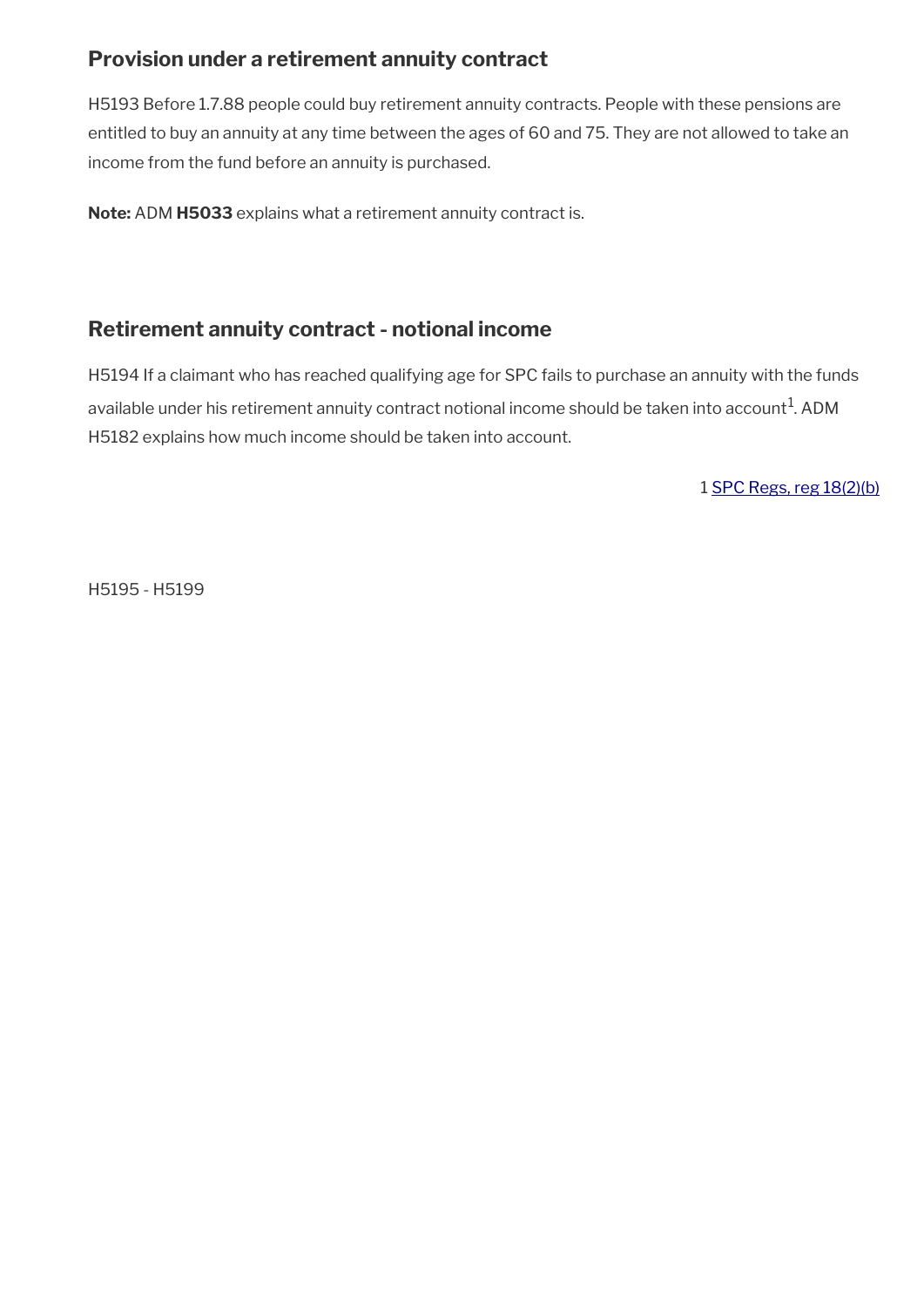# **Calculation of unearned income H5200 - H5999**

# **Calculation of unearned income**

[General](#page-35-0) H5200 - H5209

[Fluctuating income](#page-36-0) H5210 - H5999

# <span id="page-35-0"></span>**General**

H5200 The general rule is that unearned income has to be calculated as a monthly amount $^1\!$ . The guidance here does not apply to student income $^2\!$ 

**Note:** Month means calendar month<sup>3</sup>.

### 1 [UC Regs, reg 73\(1\)](https://www.legislation.gov.uk/uksi/2013/376/regulation/73); 2 [reg 73\(4\);](https://www.legislation.gov.uk/uksi/2013/376/regulation/73) 3 [Interpretation Act 1978, Sch 1](https://www.legislation.gov.uk/ukpga/1978/30/schedule/1)

H5201 Where a payment of income is made not on a monthly basis then the amount has to be calculated as a monthly figure $^1\!\!$ .

**Note:** DMs should apply the appropriate supersession rule where an income commences or ends during an assessment period. ADM Chapter **A4** provides guidance on supersession.

### 1 [UC Regs, reg 73\(2\)](https://www.legislation.gov.uk/uksi/2013/376/regulation/73)

### H5202 This means that

**1.** weekly payments are multiplied by 52 and divided by  $12<sup>1</sup>$ 

**2.** four weekly payments are multiplied by 13 and divided by 12<sup>2</sup>

- **3.** three monthly payments are multiplied by 4 and divided by  $12<sup>3</sup>$
- **4.** annual payments are divided by $12^4$ .

1 [UC Regs, reg 73\(2\)\(a\)](https://www.legislation.gov.uk/uksi/2013/376/regulation/73); 2 [reg 73\(2\)\(b\);](https://www.legislation.gov.uk/uksi/2013/376/regulation/73) 3 [reg 73\(2\)\(c\)](https://www.legislation.gov.uk/uksi/2013/376/regulation/73); 4 [reg 73\(2\)\(d\)](https://www.legislation.gov.uk/uksi/2013/376/regulation/73)

### **Example**

Lizzie is paid maintenance from her ex-partner. He pays Lizzie £40 every week. For the purposes of UC, this is calculated as a monthly income of £173.33 (£40 X 52/12).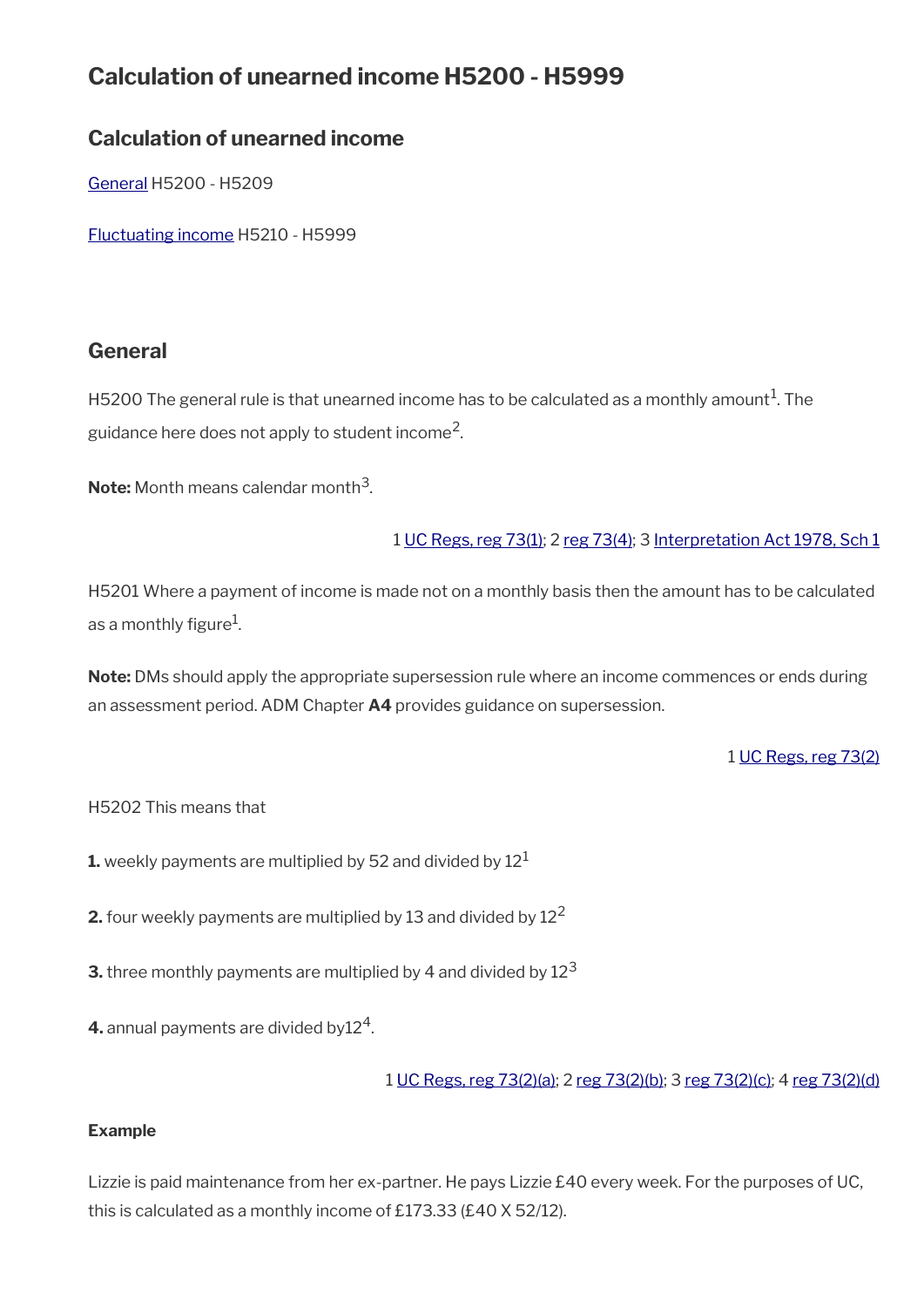# **Digital Service Areas**

H5203 For claimants in digital service areas only (see ADM Chapter **M5**), where unearned income relates to a period which either begins or ends during an assessment period, then the amount of unearned income has to be calculated using the formula $1$ 



where:

N is the number of days in respect of which unearned income is paid that fall in the assessment period; and

M is the monthly amount of the income as calculated in accordance with ADM **H5200** or ADM **H5202**

1 [UC Regs, reg 73\(2A\)](https://www.legislation.gov.uk/uksi/2013/376/regulation/73)

### **Example**

Josh is in receipt of UC. During the assessment period running from 3rd December to 2nd January, he begins to receive a payment of new style JSA. The payment of JSA is paid in respect of 17th December onwards and the weekly rate is £57.35 or £248.52 as a monthly figure. For the purposes of Josh's UC assessment period, this payment of JSA is calculated as follows:



This means that the amount of JSA to take into account for the assessment period is £138.90 (£248.52 x  $12 \div 365$ ) x 17 days in respect of which JSA is paid in the assessment period).

H5204 - H5209

# <span id="page-36-0"></span>**Fluctuating income**

H5210 Where the claimant's income fuctuates, the monthly amount has to calculated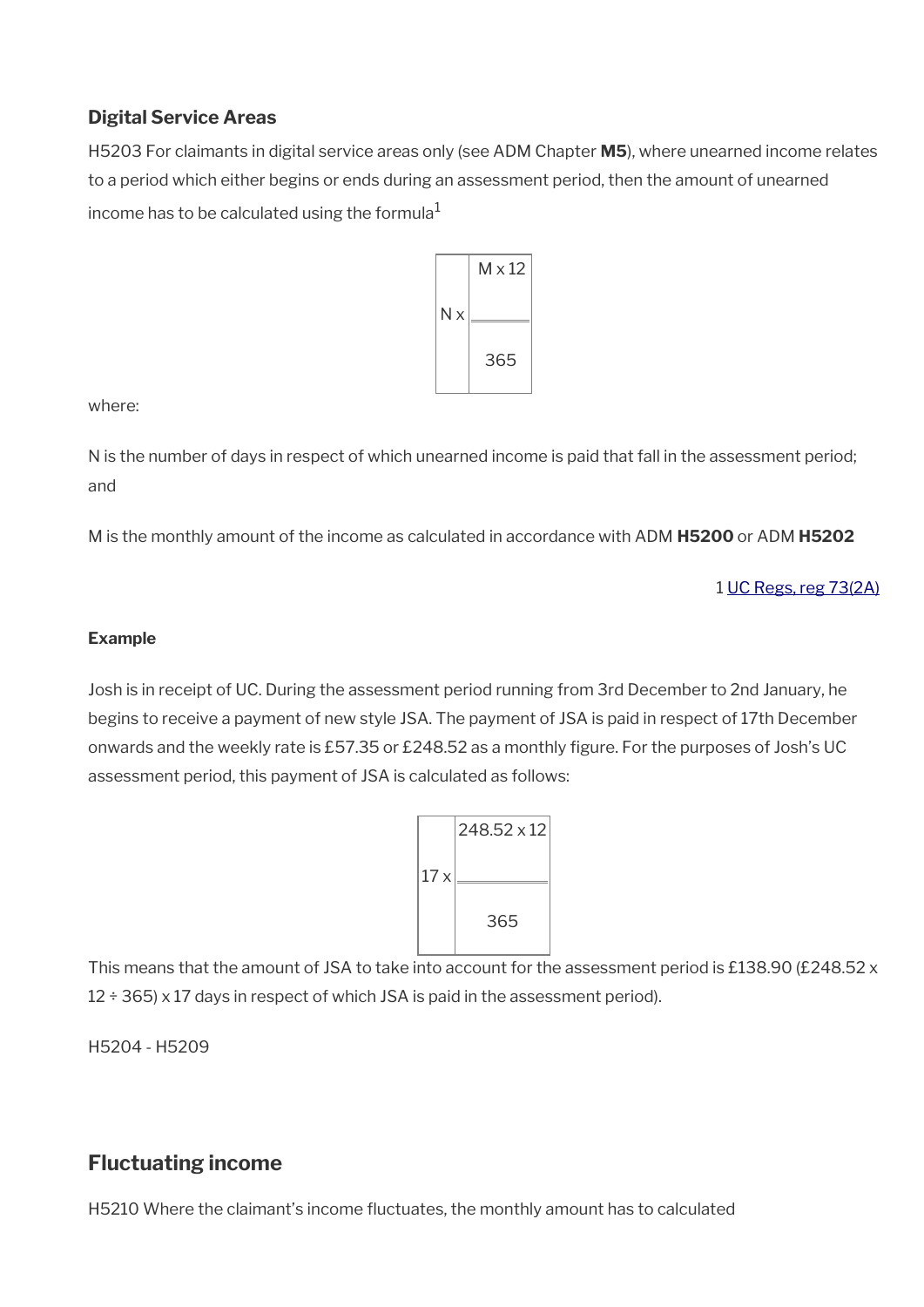**1.** if there is an identifiable cycle, over the duration of one such cycle<sup>1</sup>or

**2.** if there is no identifiable cycle $^2$  then over

**2.1** three months **or**

**2.2** some other period which enables the income to be determined more accurately.

1 [UC Regs, reg 73\(3\)\(a\)](https://www.legislation.gov.uk/uksi/2013/376/regulation/73); 2 [reg 73\(3\)\(b\)](https://www.legislation.gov.uk/uksi/2013/376/regulation/73)

### **Meaning of identifable cycle**

H5211 An identifable cycle is a recurring round of events where the end of a cycle marks the beginning of the next cycle.

### **Example 1**

month 1 £50 income received

month 2 £60 income received

month 3 £50 income received

month 4 £50 income received

month 5 £60 income received

month 6 £50 income received

There is an identifable cycle of three months (months 1 to 3 repeated in months 4 to 6).

#### **Example 2**

month 1 £100 income received

month 2 £180 income received

month 3 £100 income received

month 4 £180 income received

There is an identifable cycle of 2 months.

#### **Example 3**